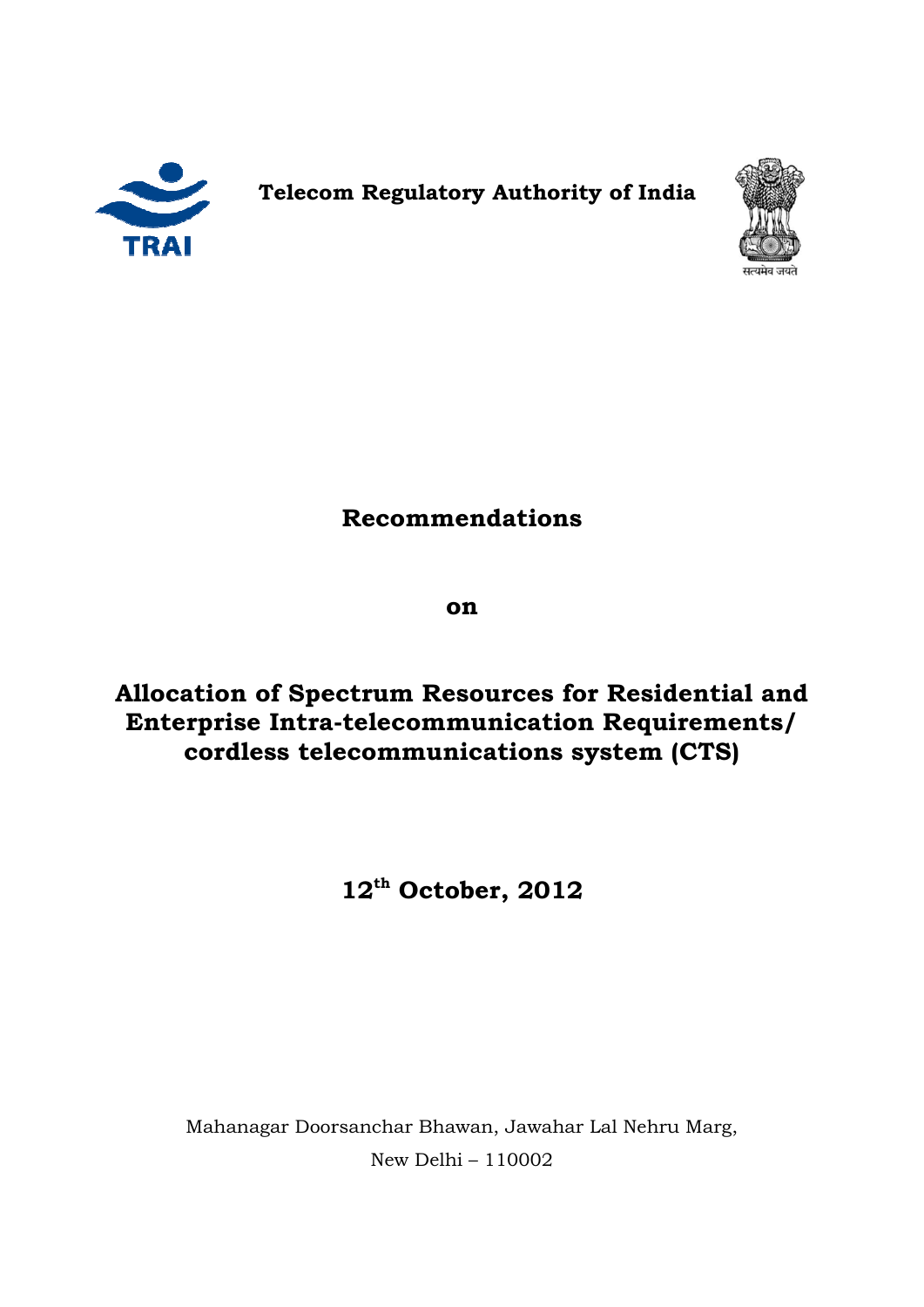## **CONTENTS**

| <b>TITLE</b>                                 | <b>PAGE</b> |
|----------------------------------------------|-------------|
| <b>INTRODUCTION</b>                          |             |
| CHAPTER I CORDLESS TELECOMMUNICATION SYSTEMS | 2           |
| CHAPTER II DE-LICENSING OF SPECTRUM FOR CTS  |             |
| CHAPTER III INTERNATIONAL PRACTICES          | 20          |
| CHAPTER IV SUMMARY OF RECOMMENDATIONS        | 27          |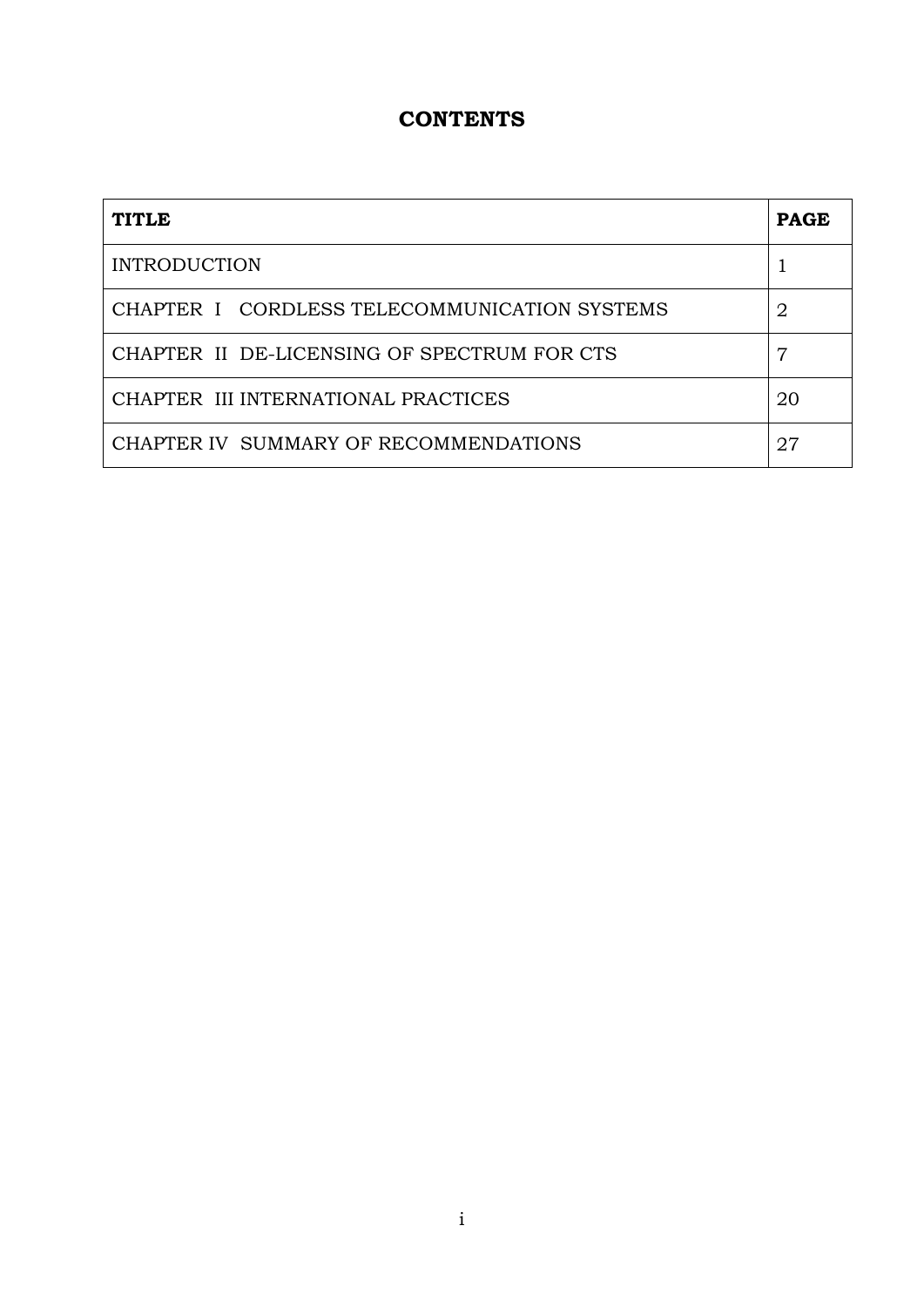#### **INTRODUCTION**

- 1 On 19th February 2010, TRAI issued a "Request for Comments" on its website for seeking the comments of various stakeholders on the issue of allocations of Spectrum for Cordless Technologies to meet the Residential and Enterprise Intra-Telecommunication Requirements.
- 2 Based on the comments received and the International practices in various countries in respect of cordless residential & enterprise solution, consultation paper on "Allocation of Spectrum Resources for Residential and Enterprise Intra-telecommunication Requirements/ cordless telecommunications system (CTS)" was issued on 26th December 2011. The paper discussed the current allocation of spectrum for CTS, requirement for allocation of additional spectrum, possibility of de-licensing of 1880-1900 MHz or 1910-1920 MHz band for low power CTS applications and the coexistence issues with adjacent GSM band. In response to the consultation paper forty two Comments and two counter-comments were received from the stakeholders. These have been posted on TRAI's web site www.trai.gov.in. An open House Discussion was conducted on 10<sup>th</sup> July 2012. Based on the comments of the stakeholders, examination of the various issues involved and the international practices, the Authority has finalised its recommendations, which are contained in the following Chapters.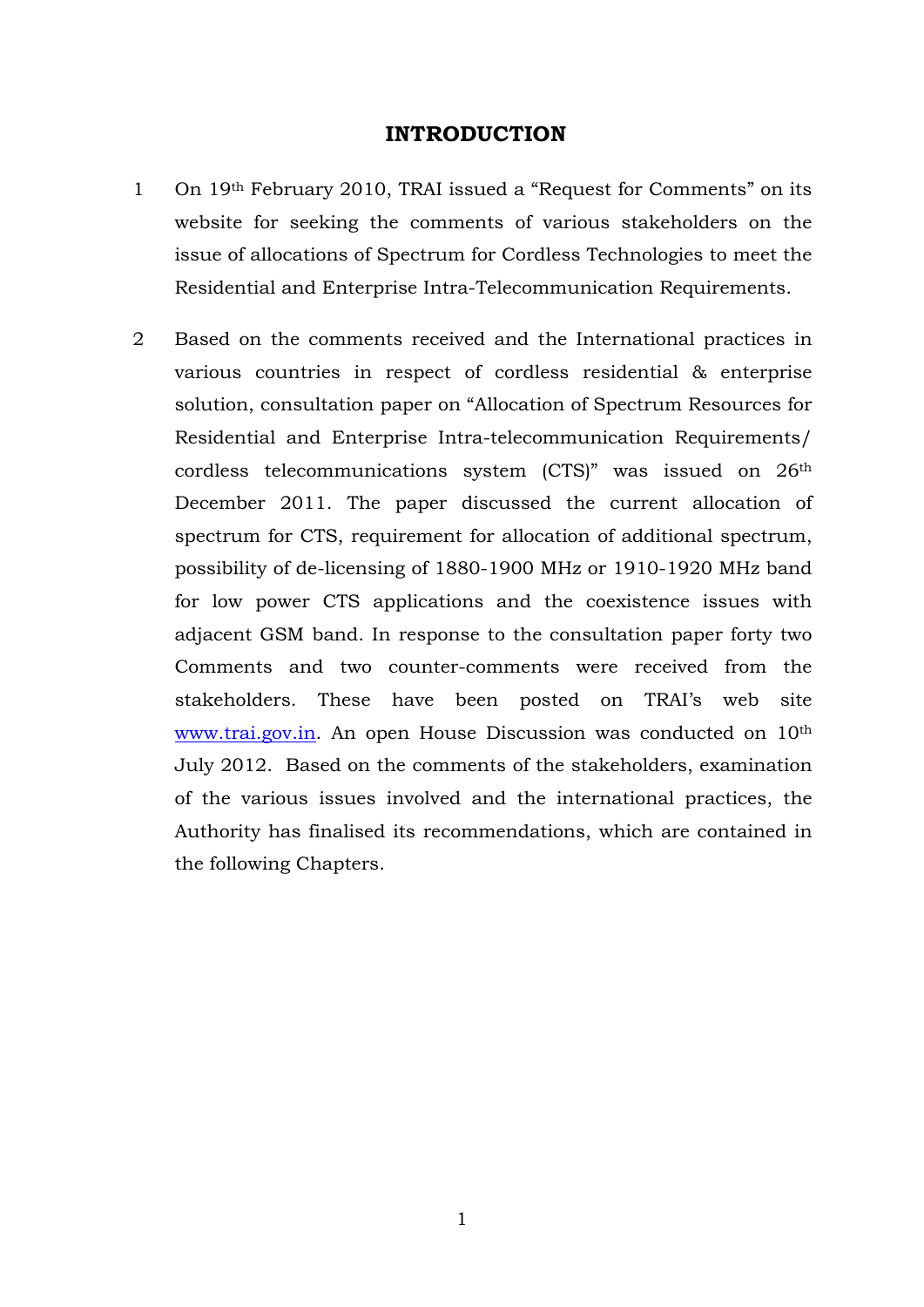## **CHAPTER-I**

## **CORDLESS TELECOMMUNICATION SYSTEMS**

#### **A. General**:

- 1.1 Cordless phones were originally designed to provide a low-cost lowmobility wireless connection to the PSTN, i.e. a short wireless link to replace the cord connecting a telephone base unit and its handset. With the advancement of technology, digital cordless telecommunication systems are now providing terminal mobility in residential or business applications where the users can originate and receive calls on their portable terminals as they change locations and move about the coverage area at pedestrian speeds. By their reduced functionality, cordless telephone systems are able to offer lower complexity and cost than their cellular counterparts. Cellular communications systems are designed to provide wireless communications to larger user communities over wide areas and to support highly mobile terminals. In contrast, cordless systems are aimed at providing wireless communications to smaller user communities with much less support for mobility.
- 1.2 Cordless telephone systems are intended for in-building or localised on-site operations, providing communications in radius of a few hundred metres. Cordless terminals transmit at lower power than cellular, resulting in the use of micro cells. In high density (inbuilding) applications much smaller cells (pico-cells) can be used so that significantly higher traffic densities can be supported. These systems operate in an unregulated, open- market environment, where system installation and frequency planning can- not be coordinated or planned, and cost and performance as perceived by the end user are key factors in market acceptance. Their main applications are market segment dependent (residential or business). Some of them are Cordless telephony (residential), cordless PABX & Cordless LANs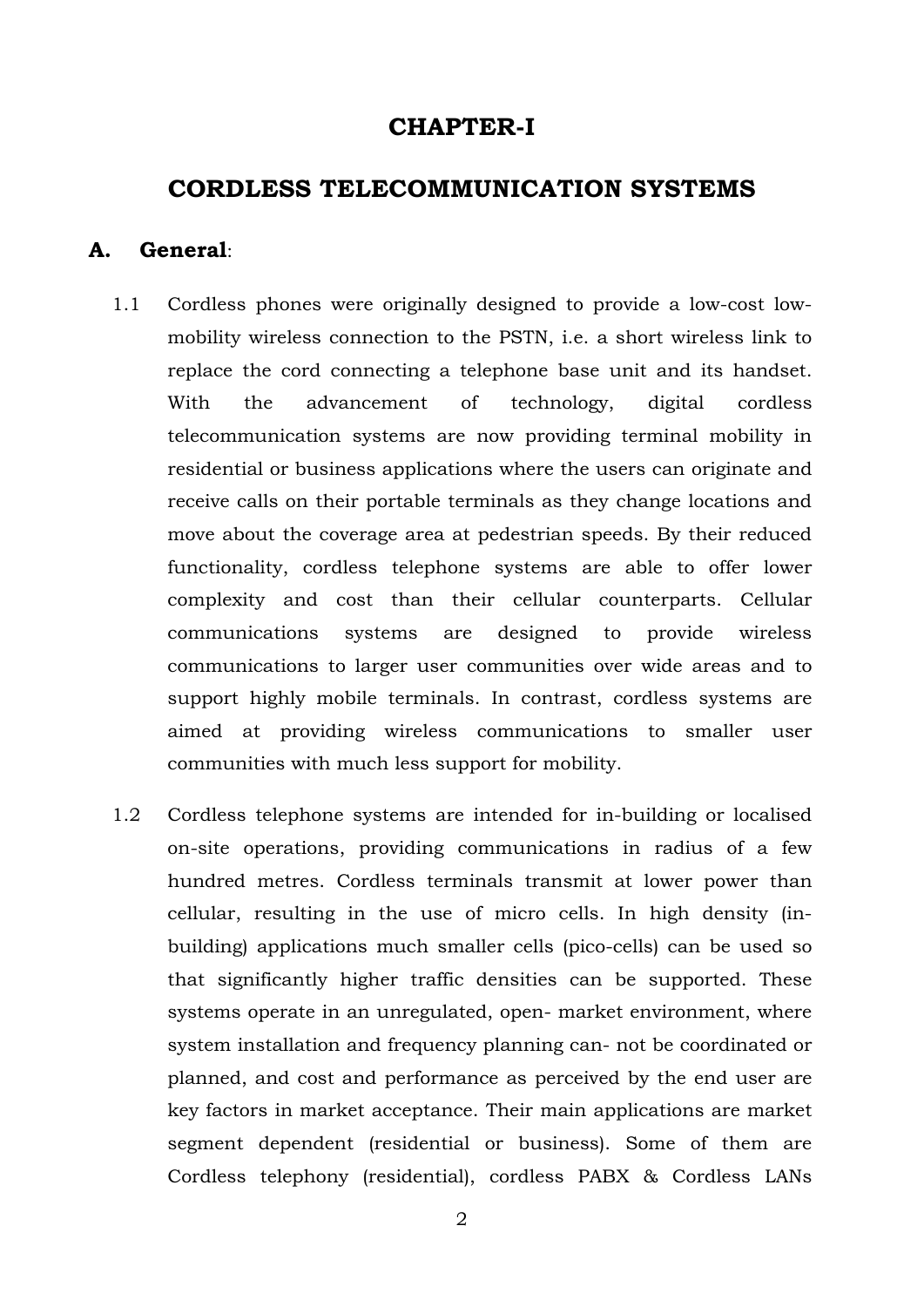(small and large enterprises) and Telepoint & Local loop replacement (Public use).

- 1.3 In addition to basic cordless telephony for residential use, single cell or multi-cell cordless systems can serve the need of small or large business respectively to provide wireless access to the enterprise's Private Automatic Branch Exchange (PABX) or Local Area Network (LAN). Wireless PABX systems can range from a one cell system for a small office to multiple cell systems that cover several floors of a multi-storey office building or a factory or large industrial complex. These multi-cell systems are also capable of call handover between cells within the office or factory site.
- 1.4 Wireless LANs, also known as Radio LAN (RLAN), uses low power radio to provide two way data communications within buildings/offices environment. RLAN provides a cost effective and flexible solution in data transfer between various computer terminals. In digital CTS standards, each channel is divided into a number of time-slots, each carrying one digitised voice signal for telephony application. However, the standards also allow the time-slots to be combined to provide sufficient throughput required for computer applications. This feature is utilised by manufacturers to provide low to medium data transfer.
- 1.5 CTS systems generally function on the basis of dynamic channel selection. Each terminal maintains an ordered list of some of the least interfered channels, which are regularly updated in order to detect changes in the local environment and to detect movement between base stations. The least interfered channels thus detected are used for the first bearer set up attempt to the strongest accessible base station. The big advantage of this kind of channel selection is that the set-up of a new channel takes into account the local interference situation in that instant: in this way the system is self-adapting. There is no need for a pre-planning of the system, but different applications and different operators can share dynamically the same spectrum resource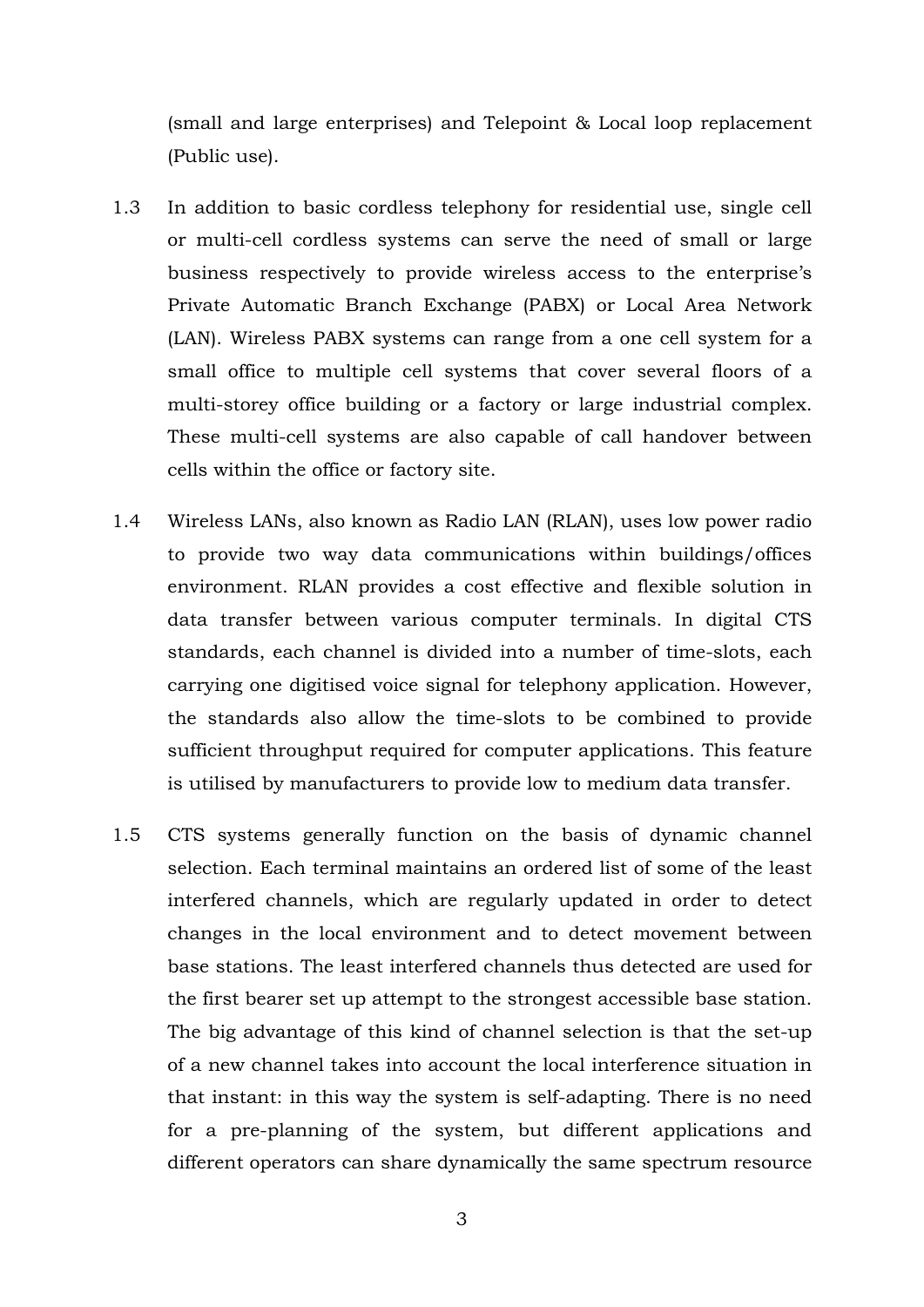without prior distribution of channels to specific services or base stations. This will give to each user an additional capacity when compared with systems using Fixed Channel Allocation (FCA) mechanisms.

- 1.6 A similar advanced radio technology is emerging which is known as Cognitive radio (CR), This also autonomously adapt its communications channel access to the dynamic radio frequency (RF) environment in which it exists by enabling a radio device to monitor, sense and detect the use of same frequency at that point of time. In other words, CR devices can sense, detect, and monitor the surrounding RF conditions including interference and access availability and reconfigure their own operating characteristics to best match those conditions. Using dynamic frequency selection, CR technology can help in avoiding spectrum congestion and dynamic spectrum access to improve spectrum efficiency.
- 1.7 As per ITU<sup>1</sup>, Cordless systems should be designed with the following minimum basic objectives:
	- The radio spectrum be used efficiently;
	- A system of high subscriber capacity be realized;
	- Simple and miniature circuits be used to ensure that the weight and size of the equipment are comparable with ordinary telephones;
	- It can be provided economically and the cost of equipment can be reduced to be acceptable for a mass market;
	- The system provide good quality for public communication and that a flexible system of operation can be provided that does not require complicated frequency management;
	- The system provide as far as possible normal telephone features;

<sup>-</sup><sup>1</sup> Rec. ITU-R M.1033-1 :Technical And Operational Characteristics Of Cordless Telephones And Cordless Telecommunication Systems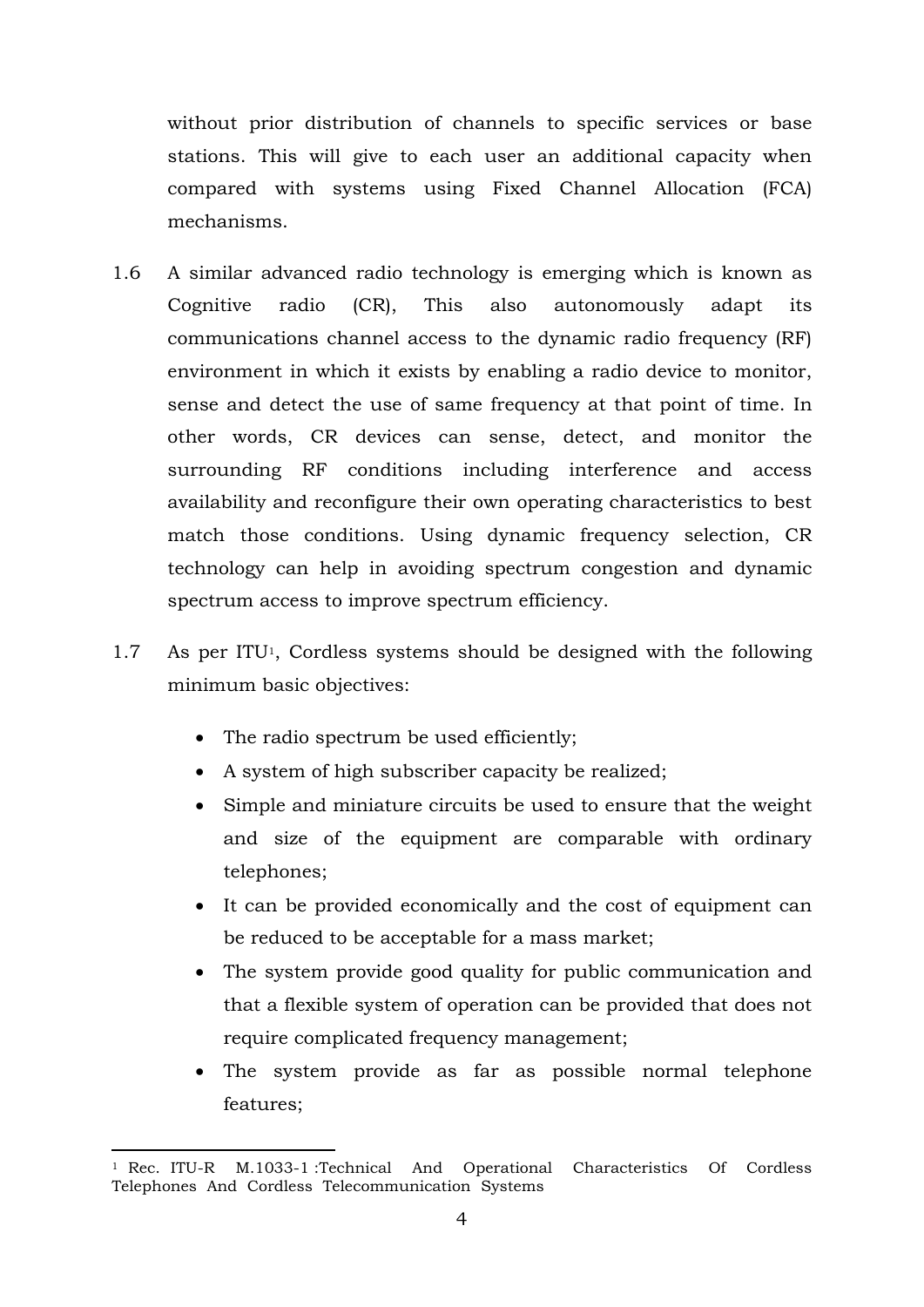• The system provides security of call charges.

### **B. History**:

- 1.8 Originally, cordless telephones were developed to provide users with mobility within a residence or small office by separating the handset from rest of the telephone (called the base unit) and providing a simple analog wireless link. As technology improved, digital cordless telephones were developed. As the same manufacturer sold the base station and the handset as a unit, the products in the market used proprietary wireless interfaces and there was no need for a common standard. Standards making bodies became interested in standardizing cordless technology to widen its range of applicability, to ensure support for multiple users from the same base station and to facilitate that these systems can also operate in a number of environments such as Residential, Office or Telepoint.
- 1.9 Various cordless personal communications systems developed since early 1990s are as given below:
	- Cordless Telephony CT2
	- The Digital European Cordless Telecommunications (DECT) System.
	- The Japanese Personal Handyphone System (PHS)
	- The North American Personal Access Communications Systems (PACS)
- 1.10 The cordless telephony standards adopted by the European Telecommunications Standards Institute (ETSI) are Cordless Telephony-2 (CT2) and Digital Enhanced Cordless Telecommunications (DECT). Personal Handy- phone System (PHS) was standardized by the Telecommunication Technology Committee (TIC) in Japan, and Personal Access Communication System (PACS) is a North American low power PCS standard primarily based on the wireless access communication system (WACS) developed by the Bell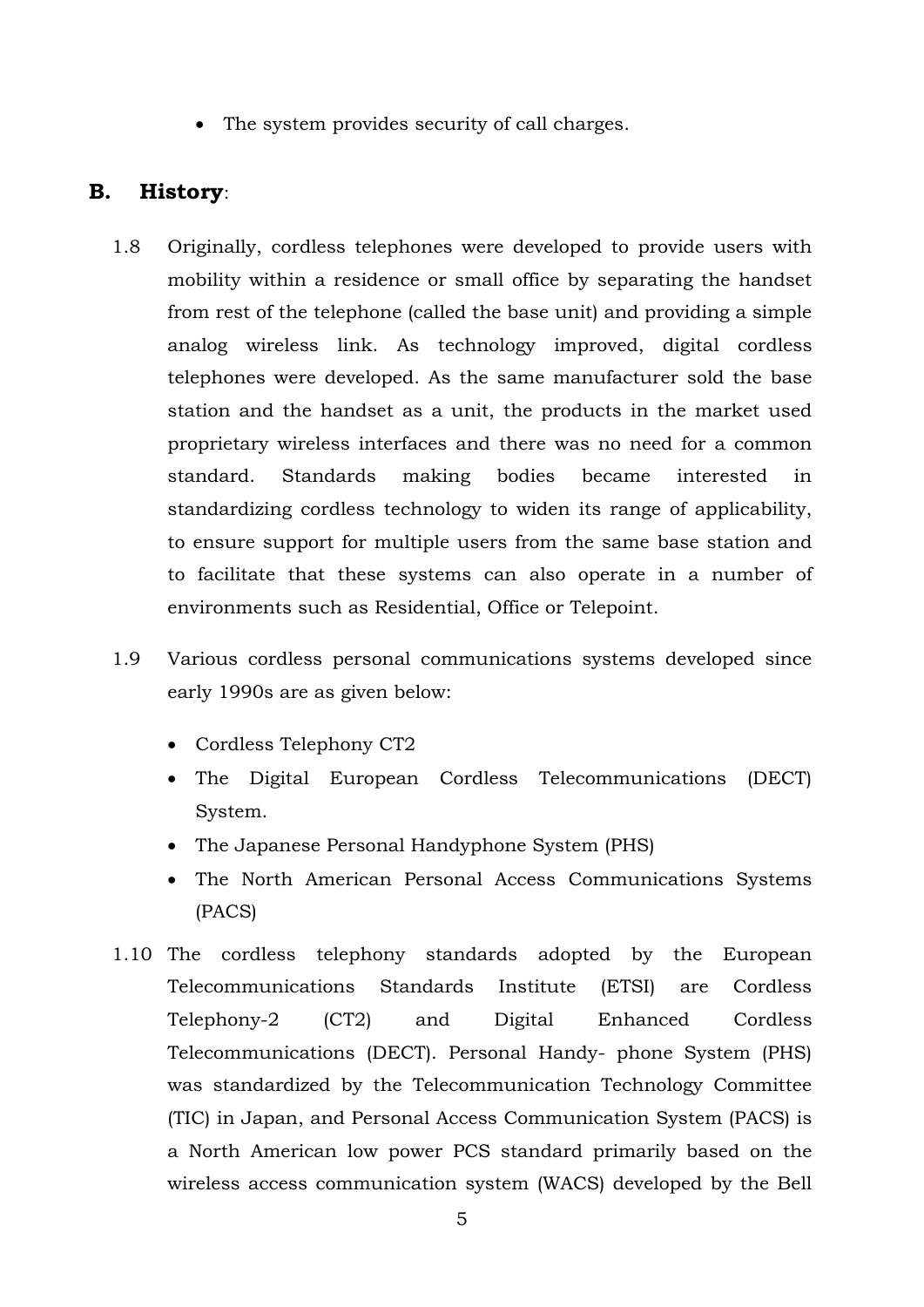Communications Research (Bellcore) laboratories. All these systems are digital systems and can be used in residential cordless, wireless PABX, and low mobility (pedestrian speed) public and private (in the licensed and unlicensed frequency bands) applications.

1.11 Following table summarizes the radio characteristics of CT2, DECT, PACS, and PHS, the four main standards on low power wireless or cordless telecommunications<sup>2</sup>.

| Radio<br>Parameter                  | CT2                        | <b>DECT</b>                | <b>PACS</b>                   | <b>PHS</b>                     |
|-------------------------------------|----------------------------|----------------------------|-------------------------------|--------------------------------|
| Access method                       | FDMA/TDD                   | TDMA/TDD                   | TDMA/FDD                      | TDMA/TDD                       |
| Spectrum<br>allocation              | 864-868<br>MHz             | 1880-1900<br>MHz           | 1910-1920                     | 1895-1918<br>MHz               |
| Carrier spacing                     | $100$ kHz                  | 1728 kHz                   | 300 kHz                       | 300 kHz                        |
| <sub>of</sub><br>Number<br>carriers | 40                         | 10                         | 16 pairs/ $10$<br>MHz         | 77                             |
| Channel/carrier                     | $\mathbf{1}$               | 12                         | 8/pair                        | $\overline{4}$                 |
| Modulation                          | <b>GFSK</b>                | <b>GFSK</b>                | $Pi/4$ shifted<br><b>OPSK</b> | pi/4<br>shifted<br><b>OPSK</b> |
| Transmission<br>rate                | $72$ kb/s                  | $1152$ kb/s                | $384$ kb/s                    | $384$ kb/s                     |
| Speech coding                       | 32<br>kb/s<br><b>ADPCM</b> | 32<br>kb/s<br><b>ADPCM</b> | 32<br>kb/s<br><b>ADPCM</b>    | 32<br>kb/s<br><b>ADPCM</b>     |
| Frame duration                      | $2 \text{ ms}$             | $10 \text{ ms}$            | $2.5$ ms                      | 5 <sub>ms</sub>                |
| Peak<br>output<br>power             | 10mW                       | 250mW                      | 200mW                         | 80mW                           |

#### **Table 1.1**

**Radio Specifications for Cordless Telecommunication Systems** 

-

<sup>2</sup> 'Mobile and Personal Communication Systems and Services' by Raj Pandya, IEEE Press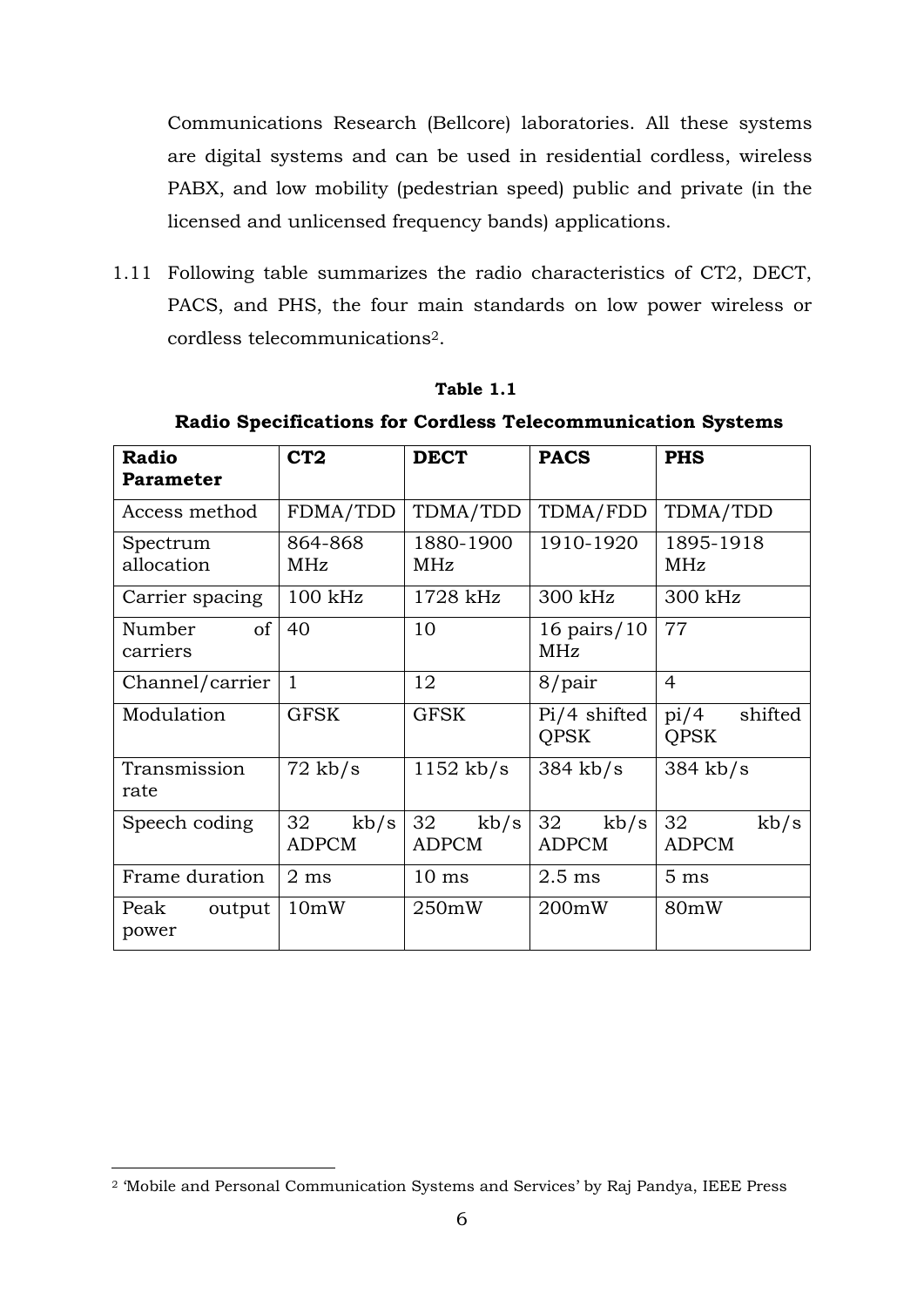## **CHAPTER-II**

## **DE-LICENSING OF SPECTRUM FOR CTS**

## **A. Present Allocation for CTS**

- 2.1. As per the National Frequency Allocation Plan(NFAP), there are some frequency spots already assigned for cordless telephony. As per IND04 for base unit, frequencies are earmarked in the 1.6 MHz and 43-46 MHz band and for the Remote unit, frequencies are earmarked in the 26MHz, 48-49 MHz and 150 MHz band. As per IND52, certain frequency spots in the frequency band 926–926.5 MHz may be considered for very low power cordless telephone systems on noninterference, non-protection and non-exclusiveness basis.
- 2.2. Apart from the above allocations, there are some unlicensed bands earmarked for low power devices as given below:
	- IND62: Use of low power equipments in the frequency band 2.4-2.4835 GHz using a maximum transmitter output power of 1 Watt (4 Watts Effective Radiated Power) with spectrum spread of 10 MHz or higher has been exempted from licensing requirement.
	- IND67: use of low power equipments for wireless access system, including Radio Local Area Networks, in the frequency band 5.150 to 5.350 GHz and 5.725 to 5.875 GHz using a Maximum mean Effective Isotropic Radiated Power (EIRP) of 200 mW and a maximum mean Effective Isotropic Radiated Power density of 10 mW/ MHz in any 1 MHz bandwidth, for the indoor applications has been exempted from licensing requirement.
	- IND72: Use of low power equipments in the frequency band 5.825 to 5.875 GHz using a maximum transmitter output power of 1 Watt (4 Watts Effective Radiated Power) with spectrum spread of 10 MHz or higher has been exempted from licensing requirements.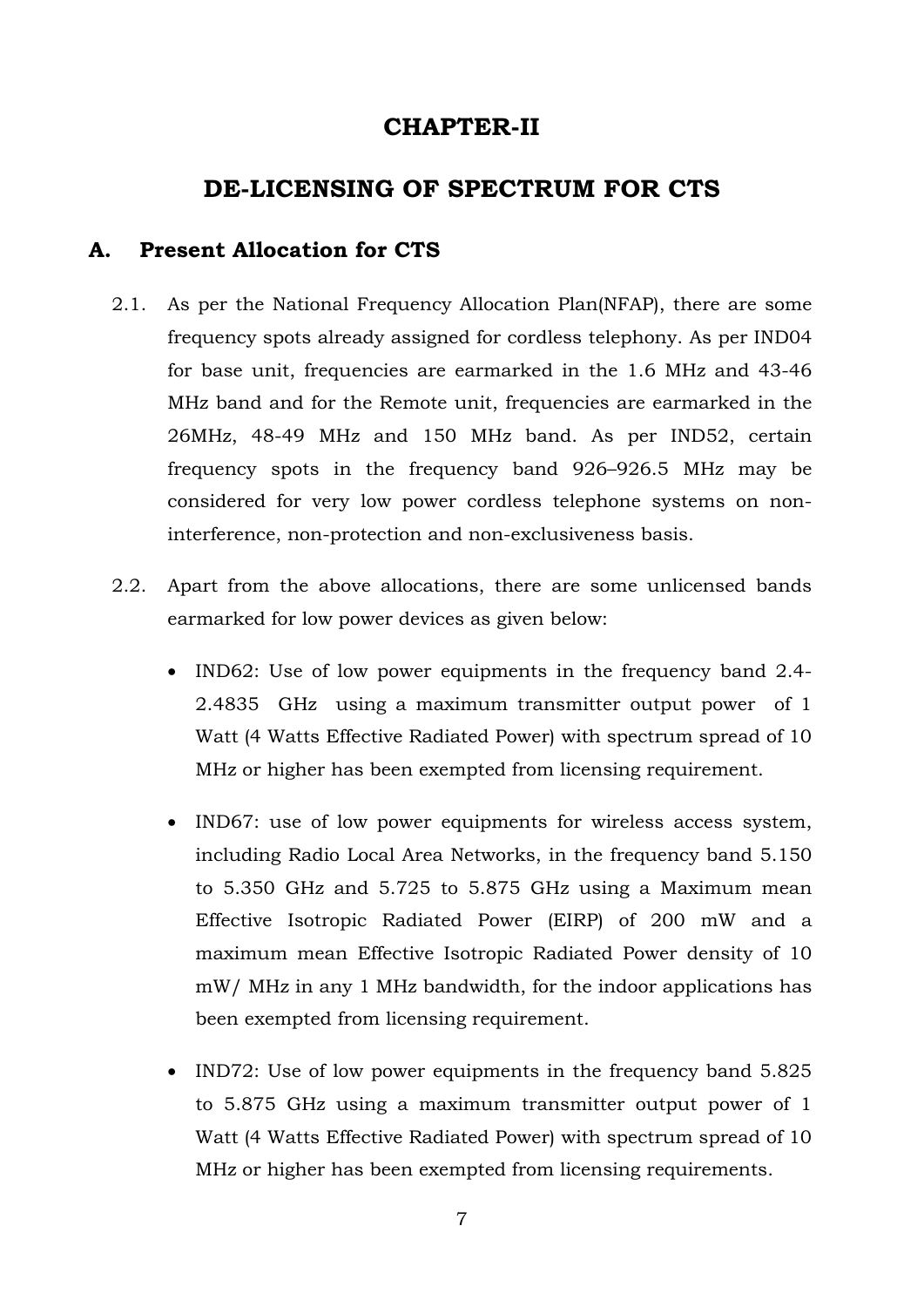2.3. As per IND57 of NFAP-2011, requirements of micro cellular wireless access systems (fixed/mobile) based on TDD access techniques, especially indigenously developed technologies and low power digital cordless telephones systems and devices with maximum transmit power of 250 mW, capable of coexistence with multiple operators, may be considered in the frequency band 1880-1900 MHz, subject to coordination on a case-by-case basis

# **B. Need for a Separate De-licensed Band for Cordless Telecommunication System**

- 2.4. In the consultation paper, the stakeholders were requested to give their opinion on the need and feasibility of de-licensing a separate spectrum band for CTS devices, considering the availability of cellular mobile services in the country and availability of similar solutions in the 2.4 GHz & 5.8 GHz bands.
- 2.5. Stakeholders mainly, the Cellular Telecom Service Providers (CMSPs) were of the opinion that spectrum bands in 2.4 GHz and 5.8 GHz have already been de-licensed and are being used for Wi-Fi and CTS applications. In their view, technologies in these bands have already matured and are offering benefits to the subscribers due to economies of scale and ease of deployment. They further emphasised that intraenterprises requirements can easily be fulfilled by the existing UASL/CMTS licensees as the coverage of these networks is quite ubiquitous and the Closed User Group (CUG) plans of mobile services, which provide intra-office communications, are already very popular with the enterprises. Such solutions not only support communications in a given location, but also among various branches of the enterprise at different locations across the country. Also, the proposed CTS band lies within the IMT band, therefore, according to these stakeholders, allocating spectrum to CTS based technologies would result in a wasteful of precious spectrum.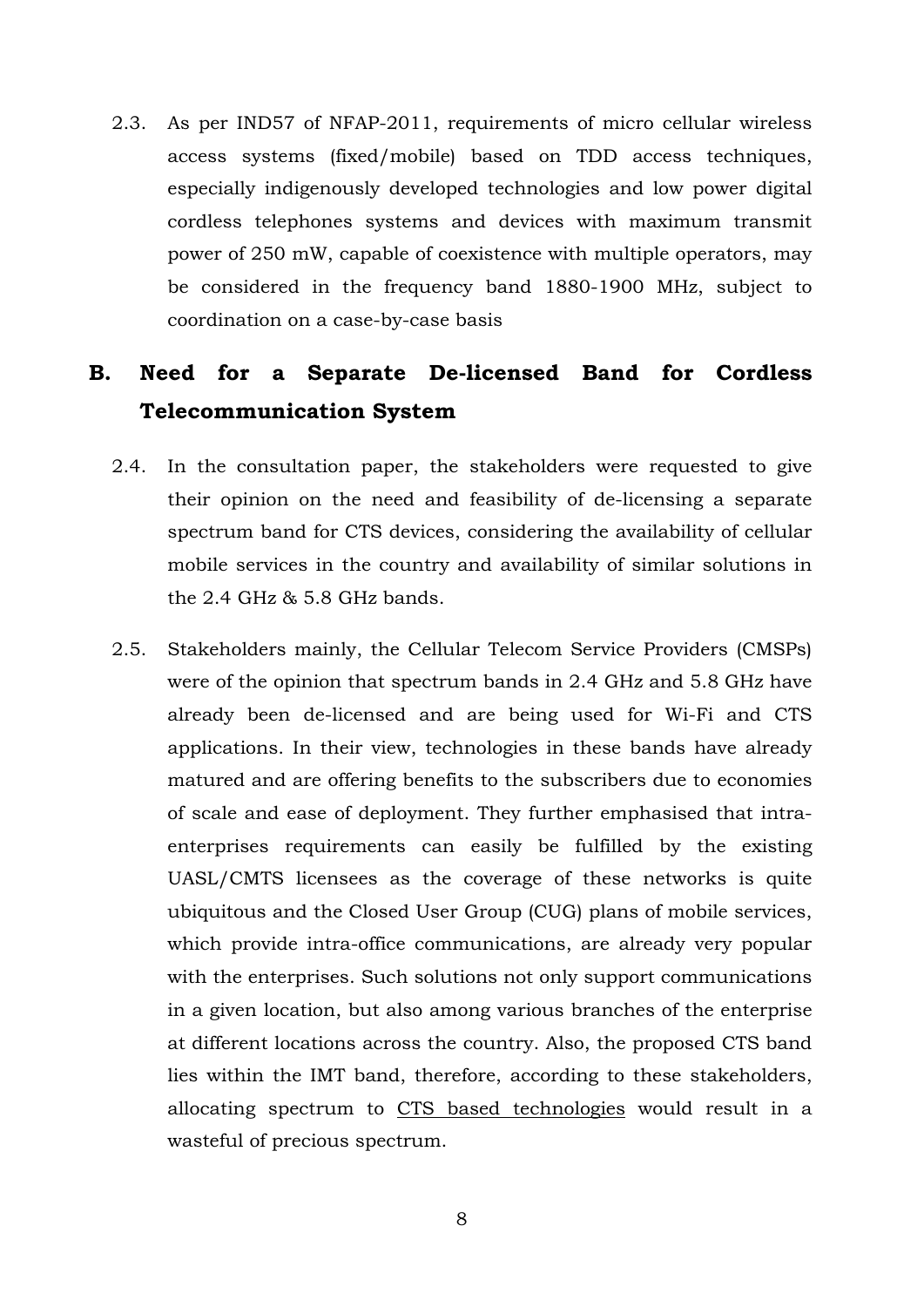- 2.6. Stakeholders having contrary view, submitted that old de-licensed bands for analog cordless technology (CT0) are not used now for obvious reasons of obsolescence, poor conversation security, cost & size of handset etc. In their view, the only other band available for digital cordless is the Industrial, Scientific and Medical (ISM)/Wi-Fi de-licensed band. However, these bands allow for the uncoordinated usage of a variety of incompatible devices and also do not have any coexistence etiquette, leading to interference from un-coordinated broadband equipments such as IEEE 802.11x WLANs, microwave ovens and Bluetooth devices in the same local area using the same band. Their contention was that these devices have an adverse effect on voice communication which is a time critical application, but is less critical on best effort packet data services using Wi-Fi technology. Therefore, the 2.4 GHz unlicensed band is more suitable for Wi-Fi equipments using 802.11 data protocols, where interferences between the different un-coordinated broadband equipment without any coexistence etiquette are easily and automatically corrected by non-time critical packet re-transmissions. In their opinion, the interference to the cordless phones is likely to become very pronounced with the expansion of broadband network and this is the primary reason for the un-popularity of 2.4 & 5.8 GHz cordless sets in the developed world where Wi-Fi is omni-present.
- 2.7. Regarding the mobile CUG/Pico cell based technologies, these stakeholders were of the view that these are unsuitable for residential/SOHO applications besides having limitations in their application due to radio planning issues and service cost issues. One of the responses was that femto/Pico cell based cellular technology has not been offered to residential customers by any operator in India and it is also doubtful whether these could cater to the very large colocated residential needs without getting into interference problems.
- 2.8. One stakeholder submitted that Cordless technologies such as DECT provide a reliable, affordable wireless solution for residential and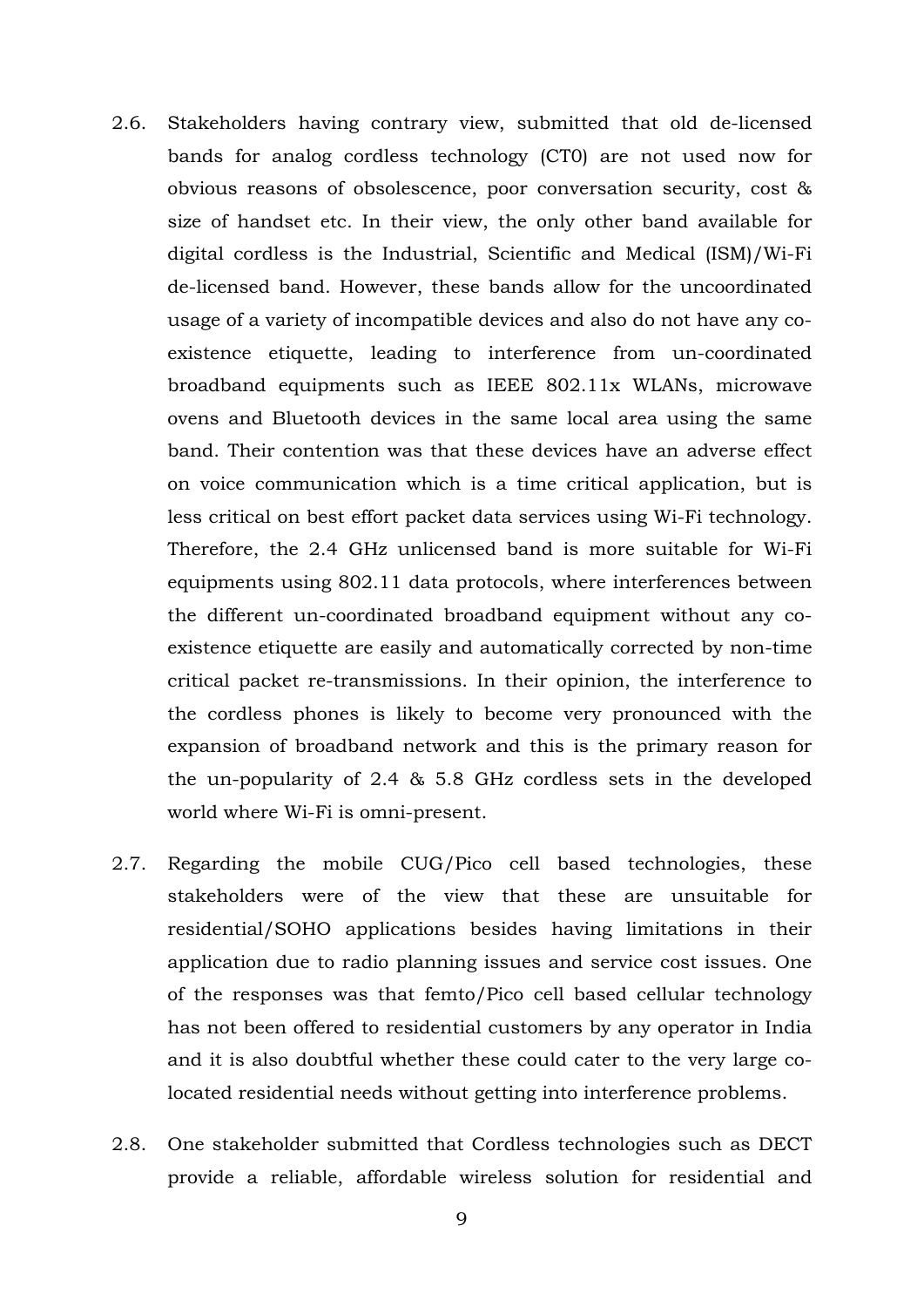Small Enterprise Establishments (SMEs) without the use of Cellular spectrum and no radio planning requirements. In future, use of such technologies will not be limited to voice but will also be used for data and video and machine to machine communications. In its opinion, CTS and FMC technologies will continue to co-exist due to high demand of capacity in the last mile wireless access. Also, the possibility of seamless working of both types of technologies cannot be ruled out. It was also submitted that CTS equipments can be installed by the consumers themselves and these can be integrated with the existing PABXs/IP-PABXs easily. Also, due to the dynamic channel selection feature, CTS equipments can work without interference for multiple co-located installations with no radio planning.

- 2.9. The Authority noted that despite the presence of a well established mobile network, DECT, which is one of the CTS technologies, is present in more than 100 countries including the USA and the European Countries. Also, there is continual upgradation in the technology adopted in 1.9GHz band, whereas no innovation is taking place in the CTS devices in 2.4 GHz band. Though there are cordless phones available in the 2.4 GHz band, but Enterprises are mostly using wireline PABXs for catering to their intra-enterprises solutions and the usage/availability of cordless PABX is negligible in the country. This can be attributed to the lack of options available.
- 2.10. The Authority also noted that a major chunk of the calls are initiated by the subscribers from their home or offices and a substantial number of such calls are intra-enterprise calls. Also, the indoor coverage of GSM/CDMA cannot be said to be satisfactory. Therefore, it is expected that the digital CTS technology will complement the cellular mobile technology in terms of efficient use of the scarce spectrum resource and also will aid to indoor coverage requirements. Due to interference issues with various ISM band devices, particularly Wi-Fi devices, which are primarily being used for data communications, it is not possible for the CTS devices to deliver good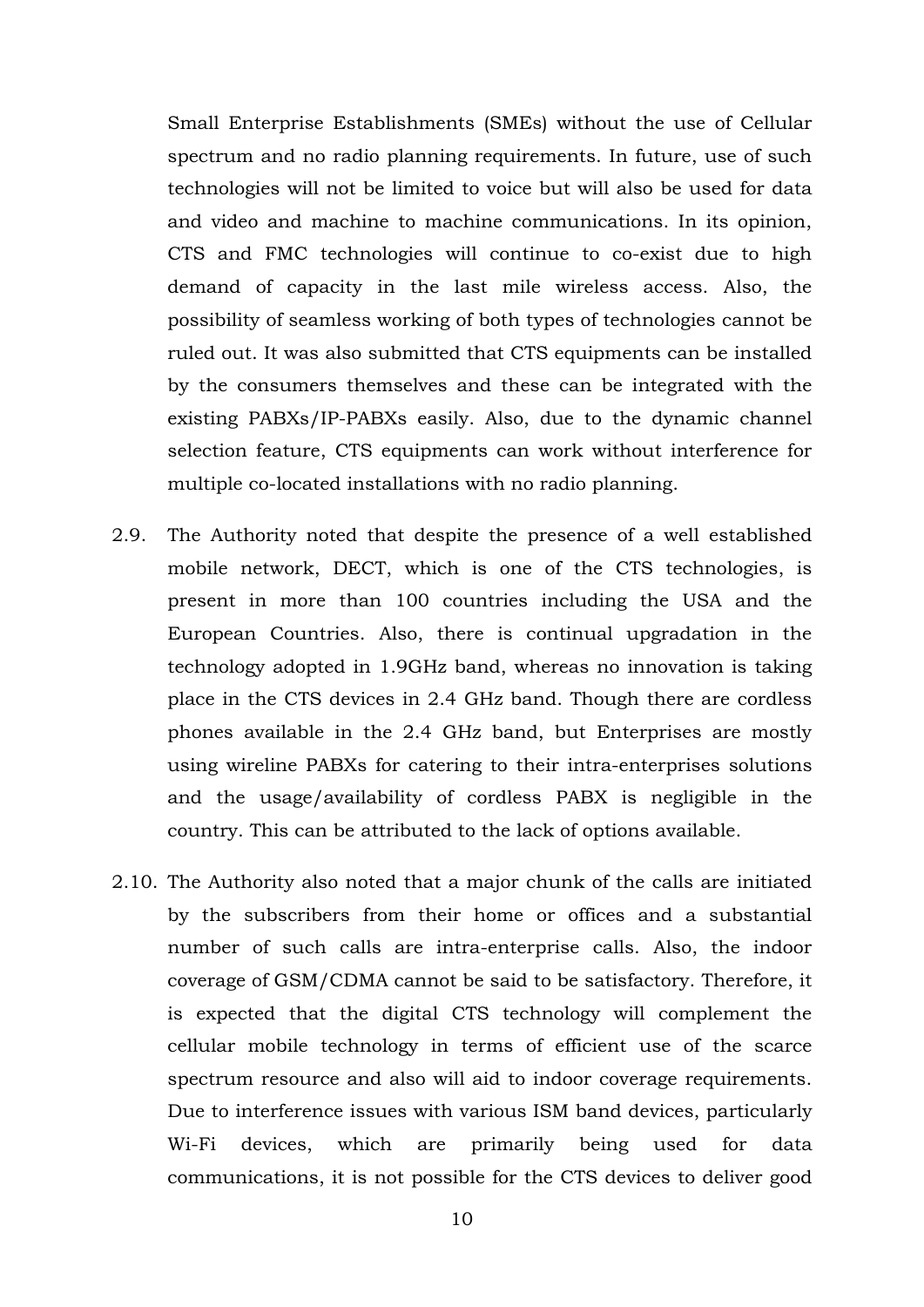quality services, and therefore, it is essential that a separate band be earmarked for CTS devices.

- 2.11. In view of the foregoing, the Authority is of the view that despite the presence of GSM/CDMA mobile technologies, there is no justified reason for denying digital CTS technology to the Indian consumers when it is being used world over. In any case, it should be left to the consumers to choose from the alternatives available rather than prohibiting the use of CTS.
- 2.12. **Therefore, the Authority is of the opinion that allocation of separate band for CTS devices apart from existing licence free 2.4 GHz/5.8 GHz bands is fully justified.**

### **C. De-licensing the CTS Band**

2.13. In the consultation paper, issues concerning the de-licensing of the spectrum for digital CTS applications such as co-existence issue between existing cellular systems using adjacent bands and low power CTS allocations, revenue loss to the Government and any potential security threat were raised. These issues are discussed below:

#### (i) **Revenue Loss to the Government/Telecom Operators**:

2.14. In response to the consultation paper, a number of stakeholders, primarily the existing CMSPs, submitted that the de-licensing of spectrum band in either 1880-1900 MHz or 1910-1920 MHz band for low power CTS applications will definitely result in loss of revenue to the Government as these spectrum bands are also earmarked for IMT technologies. In addition to the one time Spectrum charges, the exchequer would also not receive any licence fee/spectrum usage charges from these services. They were also of the view that with the deployment of CTS systems, there would be a corresponding reduction in the volume of calls currently handled by the telecom operators, thus impacting their revenues. During the Open House Discussions,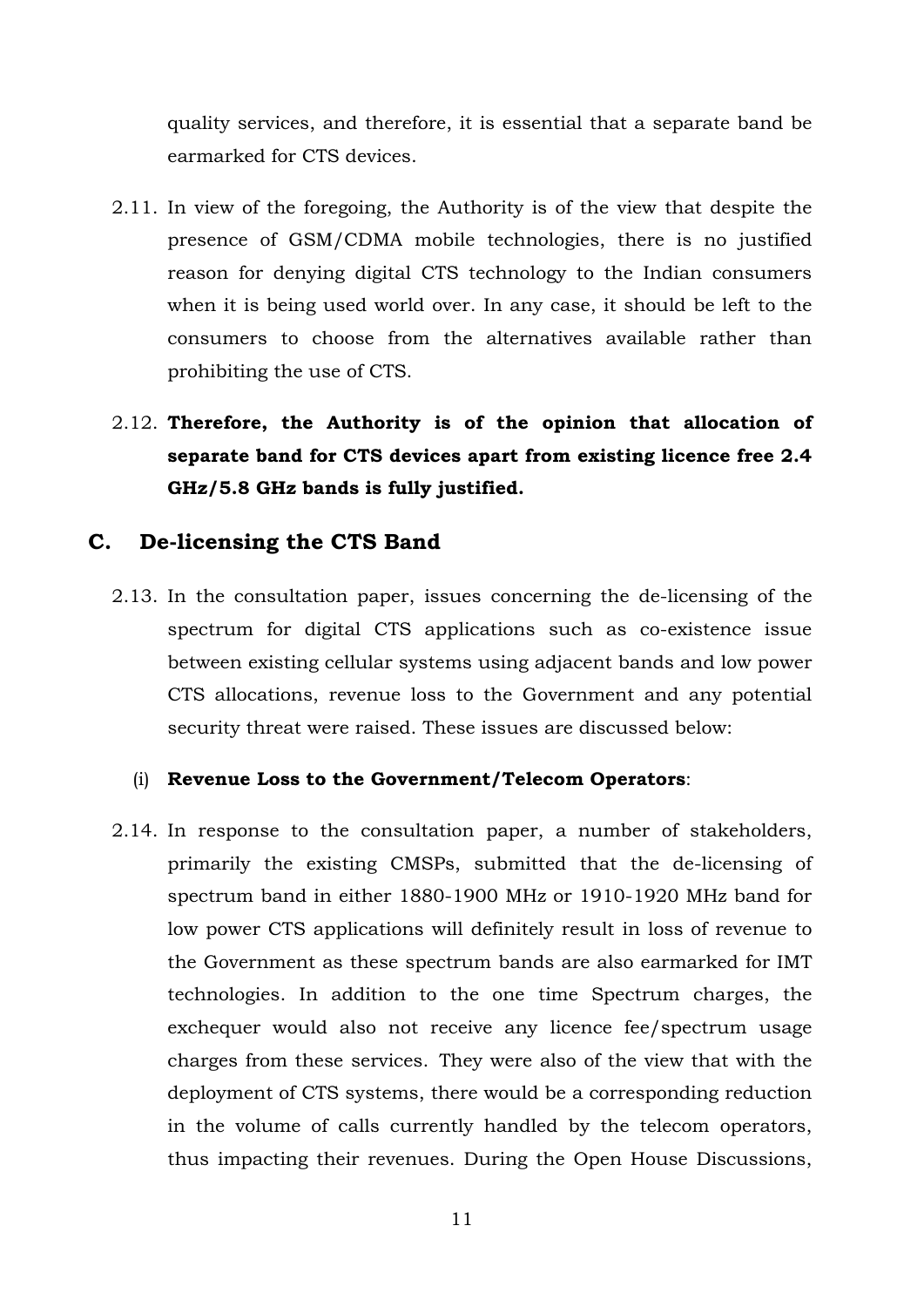these stakeholders were asked to specify the estimated loss to the Government and to their respective businesses. In response, only one of the stakeholders submitted a rough estimate of the likely impact on the revenue of the licensed operators and the Government exchequer. According to the stakeholder, considering the total AGR of TSPs as Rs. 1,00,000 crore per annum and assuming that 70% of the revenue is earned through in-building calls and further assuming that CTS will have share of 10% of in-building calls, there could be a loss of Rs.7000 crore revenues for TSPs per annum initially. The stakeholder also submitted that on account of de-licensing the spectrum in this band, there could be a loss of approximately Rs. 36220 crore (10 MHz x Rs. 3622 crore) on account of one time Spectrum Fee, Rs. 3622 crore being the recommended reserve price for 2x1 MHz of spectrum; Rs. 420 crore per annum on account of Spectrum Usage Charges and Rs. 560 crore on account of Annual Licence Fee to the Government.

- 2.15. CMSPs also submitted that the proposal to permit CTS as unlicensed service would create non-level playing field due to provision of similar services by one set of operators at zero or no regulatory cost whereas the licensed telecom service providers would be burdened with licence fee, spectrum usage charges and other regulatory compliances.
- 2.16. Stakeholders, in favour of de-licensing the spectrum for CTS, submitted that earlier also, analog CTS as well as 2.4 GHz and the 5.8 GHz cordless technology was allowed on a de-licensed basis in the public interest, without any consideration of revenue earnings to the Govt. of India. These stakeholders were of the view that internationally wherever the spectrum is allocated for commercial telecom service ventures, it is licensed and wherever, the spectrum is for the larger good of the public and is to be used on a non-commercial basis, it is not licensed. They further argued that they are not aware about any country where spectrum for CTS technology has been licensed for earning revenues for the Government. However, if the Govt. of India feel necessary to earn revenue out of this spectrum allocation, it could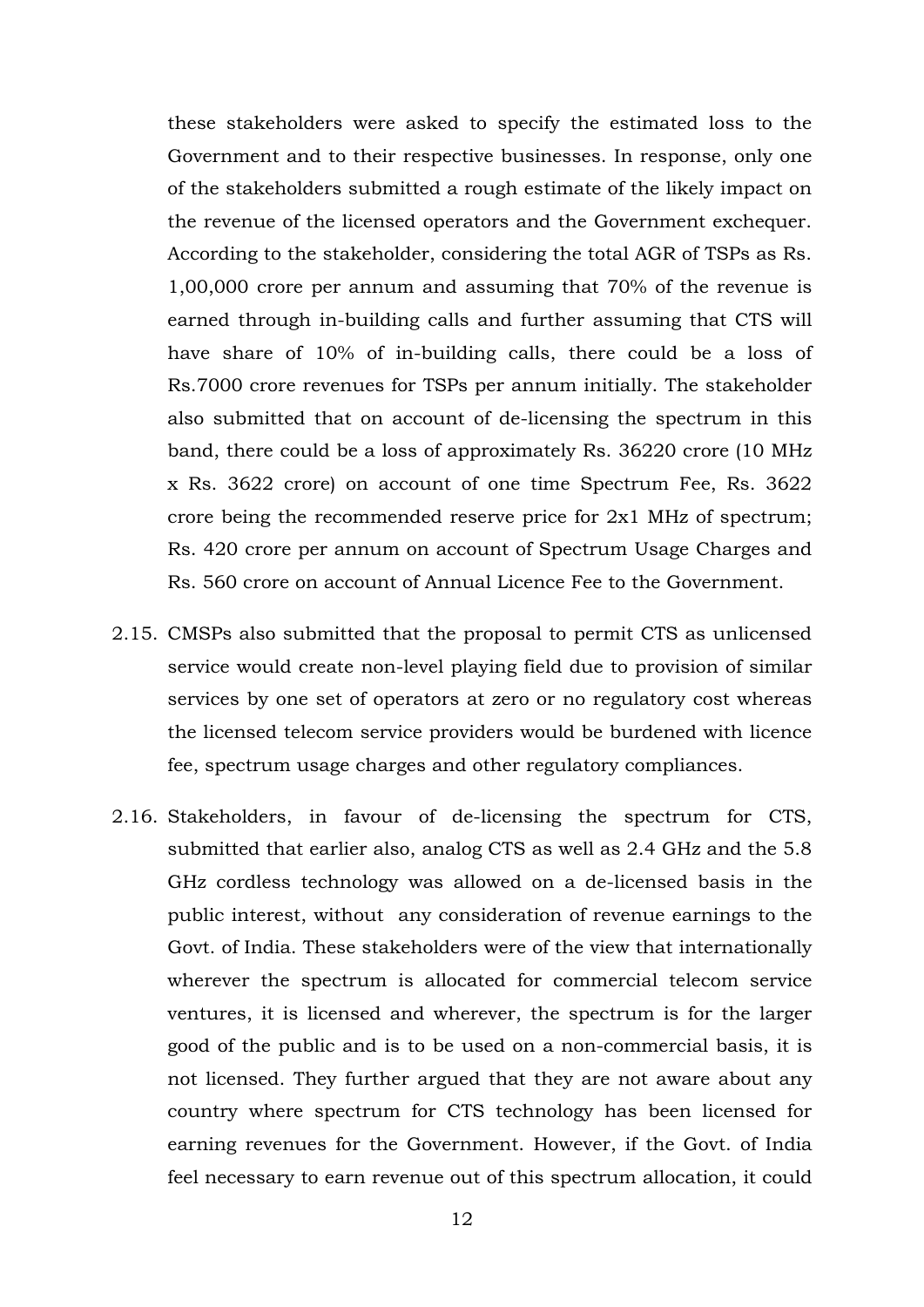perhaps consider earning the revenues through levy of sales tax etc rather than licensing every residential and enterprise installation of digital CTS. These stakeholders submitted that, a licensing policy applicable to residential use equipment is practically impossible to implement and would only encourage illegal sale of digital CTS systems. Moreover, the spectrum of 1880-1900 MHz is the unusable gap band between cellular systems and is likely to remain unused if not de-licensed.

- 2.17. The Authority is of the view that the spectrum band 1880-1900 MHz is presently not being used for any revenue generating commercial services. It will also lead to the proliferation of the wireless network in the areas where there is at present no mobile coverage or insufficient coverage. In fact, it shall be complementary to the mobile services. Further, the private use of CTS technology cannot take off, unless its use is de-licenced. In many countries (Europe, USA, Canada, Australia, Singapore, Malaysia, Hongkong, UAE etc), some part of 1880-1930 MHz is de-licenced for CTS/UPCS. In India, though 1880- 1900 is allocated to CTS, but being licenced band, there is hardly any wireless PABXs solution available in the Indian market. Eco-system for CTS in 1800-1900 MHz band is quite well developed whereas device availability is limited in the 2.4GHz de-licenced band. Moreover, in view of the fact that due to large proliferation of equipments/applications in the 2.4 GHz/5.8 GHz bands, these bands cannot be used for cordless voice communications.
- 2.18. A licence-exempt model does not assign users exclusive use privileges over spectrum, therefore, users may operate wireless devices without specific user or device authorizations. Unlicensed spectrum is an enabling resource. It provides a barrier-free and cost-effective platform for innovation which facilitates the experimentation and testing and thus allows for the evolution of services and technologies. Licenceexempt bands have served as a valuable catalyst for the emergence of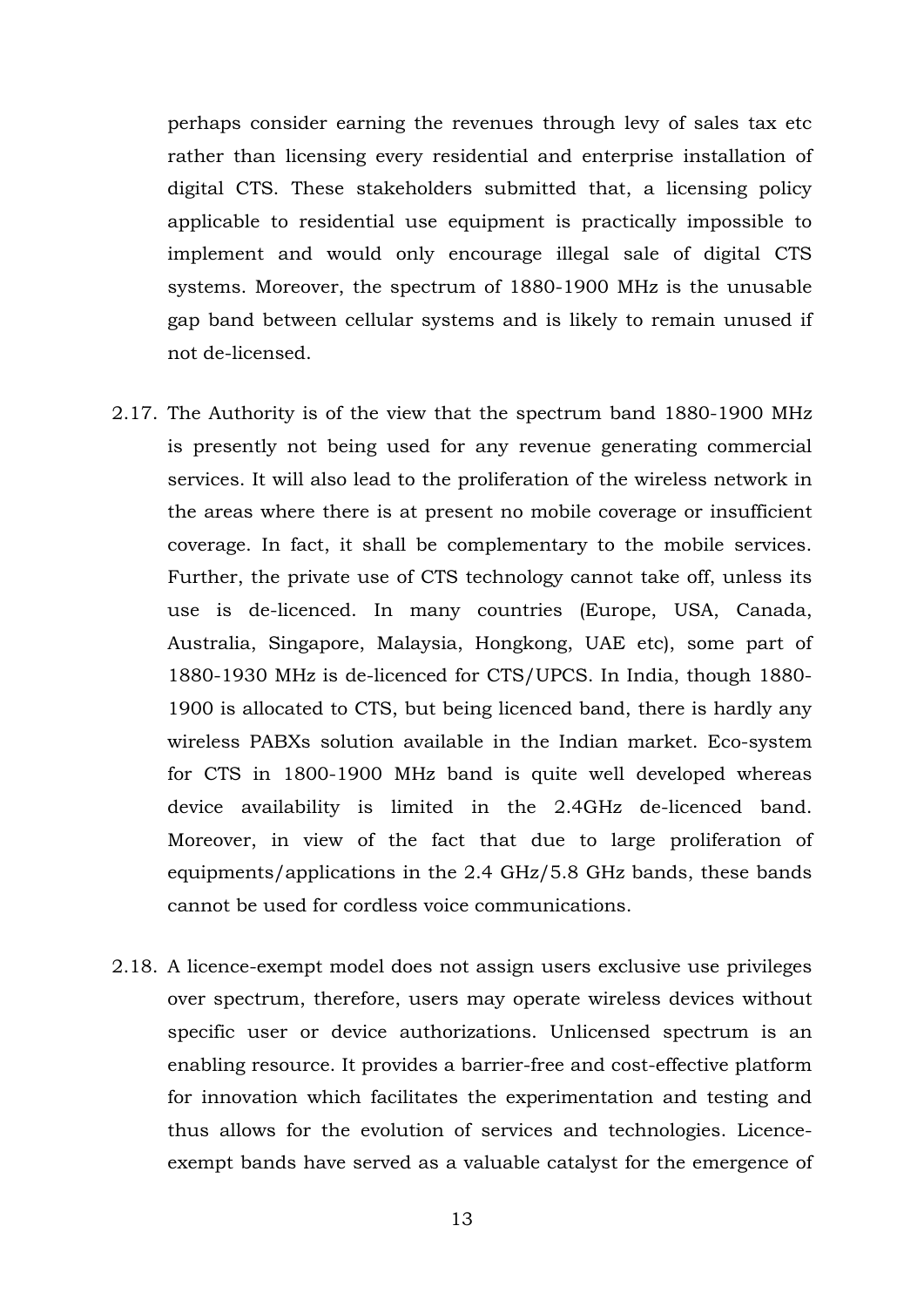successful technologies such as Bluetooth and Wi-Fi devices that have become ubiquitous. Equitable and fair access to spectrum resources by way of de-licensing its use is desirable for the Scientific and Educational Research Institutes also for indigenous R&D, which in turn will promote indigenous manufacturing. This will also be in line with the two objectives of National Telecom Policy-2012, vi*z. "Promote innovation, indigenous R&D and manufacturing to serve domestic and global markets ...."* an*d "De-licensing additional frequency bands for public use."* The strategy outlined in the NTP-2012 for spectrum management includes the identification of additional frequency bands periodically, for exempting them from licensing requirements for operation of low power devices for public use.

2.19. Therefore, the Authority is of the opinion that proposal for de-licensing the spectrum band for low power CTS devices can be agreed to. However, keeping in mind the reservation expressed by the CMSPs, the Authority is of the view that de-licensing of CTS band can be considered for the private and indoor use only. Its use shall have to be purely for non- commercial purpose. Though the intra-enterprise calls will not be through the licensed TSPs, but the inter-enterprise calls shall be through public networks only.

#### (ii) **Interference Issues:**

- 2.20. During the consultation process, a number of stakeholders also raised the issue regarding interference with the adjacent cellular bands. Some stakeholders commented that the proposed CTS band is in TDD mode and is adjacent to both the 2G and 3G spectrum bands. Such co-existence will cause serious interference with 2G/3G networks. The band 1880-1930 MHz overlaps with the 3G band (1920-1980/2110- 2170 MHz) and the adjoining 2G band (1710-1785/1805-1880 MHz).
- 2.21. CDMA operators submitted that the band 1900-1910/1980-1990 MHz has been identified for the growth of CDMA networks. Un-licenced operations in the 1.9 GHz band could be counter-productive due to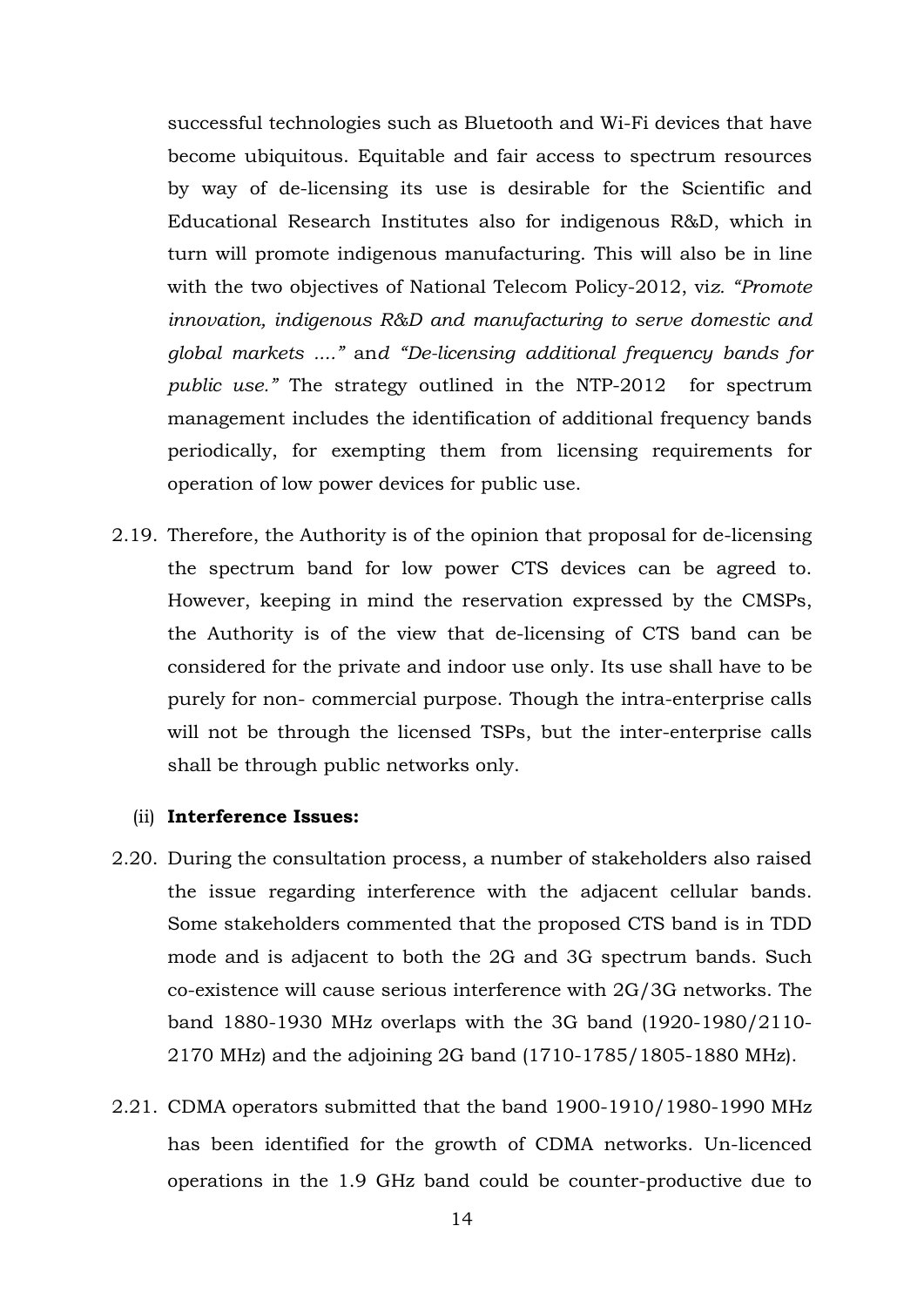likelihood of interference to adjacent 2G/3G bands. Therefore, 1.9GHz band should be kept for licensed operation of IMT only.

- 2.22. Another operator commented that in the event of allowing the CTS in the unlicensed band it may not be possible to control the number of players and the hence the level and extent of the interference. Thus, according to the stakeholder, there is a strong likelihood that operations of CTS in the band may lead to deterioration in the overall quality of service to the existing mobile services, both individual and enterprise.
- 2.23. With reference to the use of 1880-1900 MHz for digital CTS and the possibility of interference with the adjacent cellular bands, the other group of stakeholders submitted that there are plenty of documented studies on this subject as well as practical implementation in the other countries to indicate that adjacent band interference issues do not exist. All over the world, CTS systems co-exist with cellular systems both in the 1880-1900 MHz and 1910-1920 MHz band.
- 2.24. The Authority has studied the usage of this band in some of the countries and is of the view that any cellular technology, which is expected to be adjacent to a license exempt allocation in India, is already adjacent to the band allocated for digital CTS applications in other countries and has been for many years, as shown in Table below:

15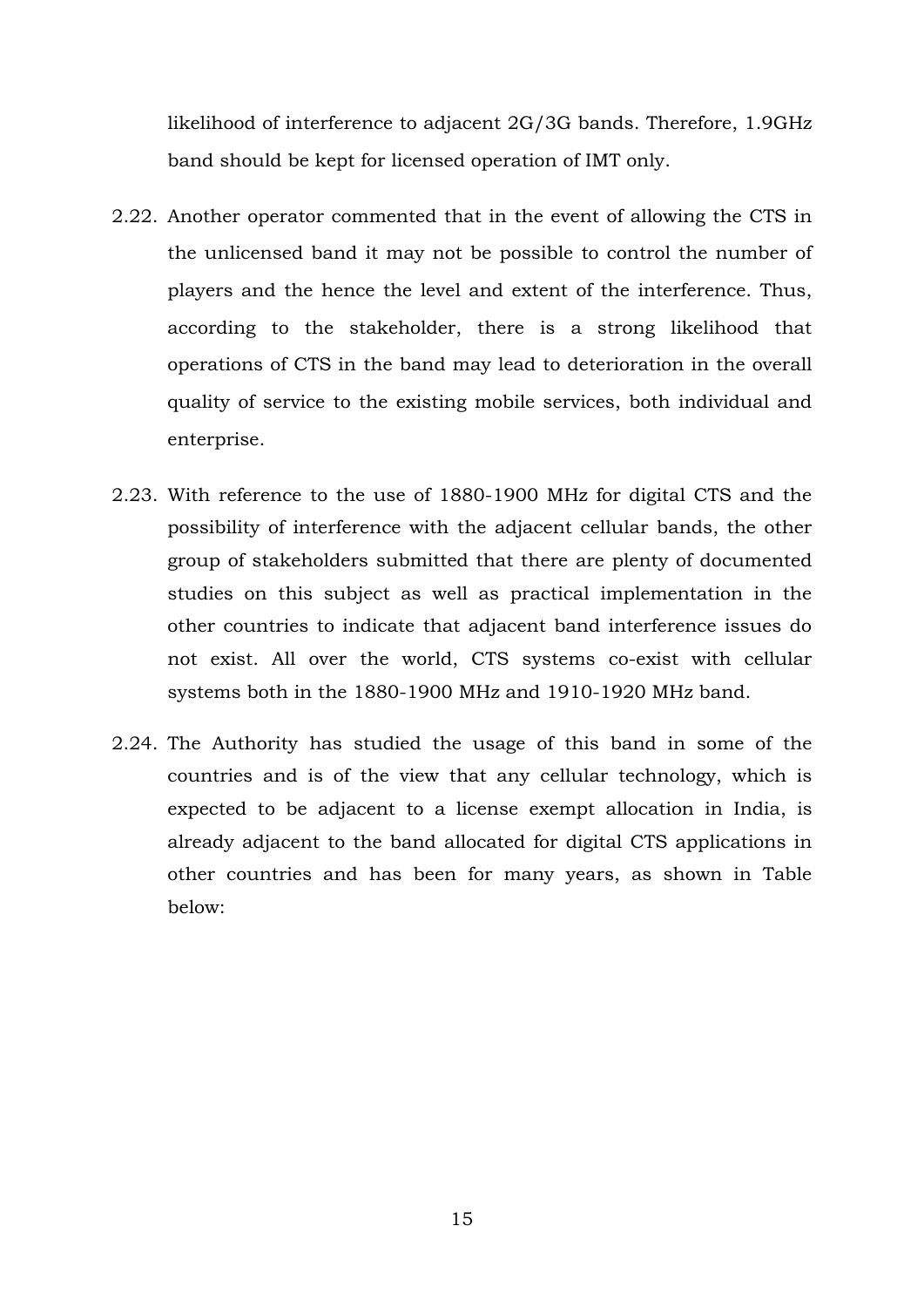| Countries                  | CTS/DECT        | Adjacent Cellular |
|----------------------------|-----------------|-------------------|
|                            | allocation      | Technologies      |
| Europe, Australia, New     | 1880 - 1900 MHz | GSM, 3G, (LTE,    |
| Zealand, several Asian and |                 | Wimax)            |
| African countries          |                 |                   |
| Most Latin American        | 1910-1930 MHz   | GSM, CDMA, 3G     |
| countries                  |                 |                   |
| Brazil and Uruguay         | 1910 -1920 MHz  | GSM, CDMA, 3G     |
|                            |                 |                   |
| USA, Canada and a few      | 1920 – 1930 MHz | GSM, CDMA, 3G,    |
| Latin American countries   |                 |                   |

**Table 2.1** 

2.25. Further the analysis of interference to adjacent bands have been done by the CEPT and had concluded that CTS assignment in1880 – 1900 MHz bands requires no guard band between unlicensed residential/enterprise CTS and cellular systems below 1880 MHz and above 1900 MHz band.<sup>3</sup>

#### (iii) **Potential Security Threat:**

2.26. Another issue raised by the CMSPs is the possibility of security threat due to the usage of un-licensed operations by the enterprises. Their contention was that the principle for mitigating threats to security arising from the use of telecom services is linked to the licence and the requirement of the Lawful Enforcement Agencies (LEAs) to pinpoint the user and also to legally intercept all communications by a target user. Presently, these conditions are to be fulfilled by the telecom licensee. As per the current requirement, Telecom Service providers (TSPs) have to provide location details of the subscribers as close as 50 meters in urban scenario and also, that any telecom equipment used in the country has to have desired certification and

-

<sup>3</sup> References:

<sup>•</sup> ERC Report 31 on "Compatibility between DECT and DCS1800";

<sup>•</sup> ERC Report 65 on "Adjacent band compatibility between UMTS and other services in the 2 GHz BAND";

<sup>•</sup> ERC Report 100 on "Compatibility between certain radio communications systems operating in adjacent bands, evaluation of DECT / GSM 1800 compatibility".

<sup>•</sup> ECC Report 96 on " Compatibility between UMTS 900/1800 and systems operating in adjacent bands"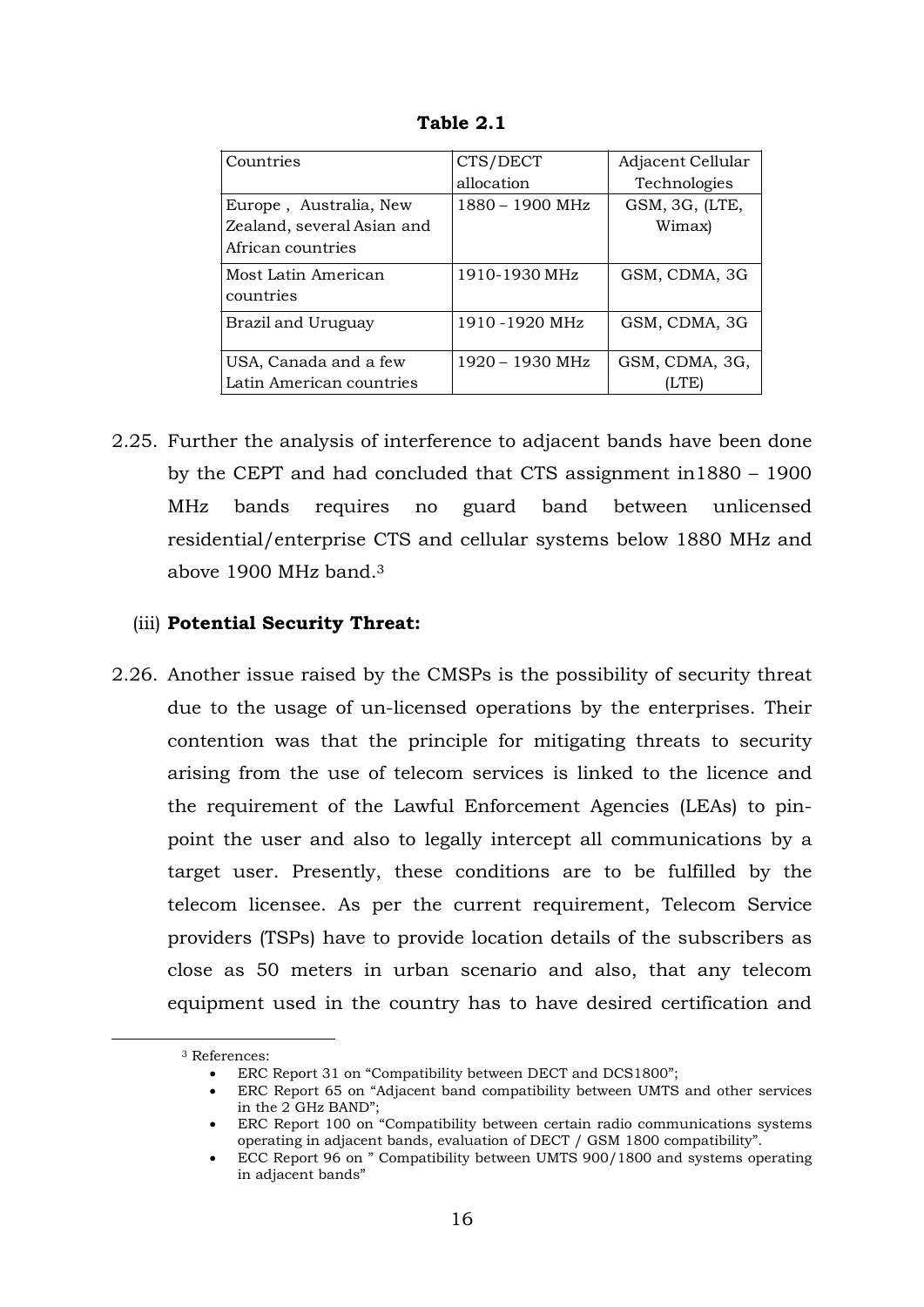should have all the security related features. In light of this, potential security threats may arise using CTS as unlicensed operations. They argued that it would not be possible to ensure that mandatory requirements like subscribers' verification and lawful interception and monitoring are fulfilled, if such services are offered on un-licensed band. Considering several small and independent networks across the country, call records at central locations for the purpose of verifications in case of fraud/illegal activities will not be feasible.

- 2.27. Other set of stakeholders have commented that CTS systems are connected to public PSTN/ISDN/IP network just like wireline phones. Also, a large number of such devices are already in use in the country and also world-wide, therefore, there is no security concern.
- 2.28. The Authority agrees with the comments that the CTS systems shall be connected to the public PSTN/ISDN/IP network and all the outgoing/incoming calls from the premises will be on public network and hence can be monitored. The proposed de-licensing is for private and indoor solution and not for the public switching. At present, wireline EPABXs are working in the similar manner. Also, there is no restrictions on the installation of wireless PABXs in 2.4 GHz unlicensed band.
- 2.29. In view of the foregoing, "**the Authority recommends that:** 
	- **(a) 1880-1900 MHz band should be delicensed for low power operations of CTS for private and indoor use (not for commercial use).**
	- **(b) De-licensing will be only with regard to private and indoor operations for residential/enterprise solutions.**
	- **(c) Outdoor, non-localised or inter-building operation of cordless systems is subject to DoT/WPC permission.**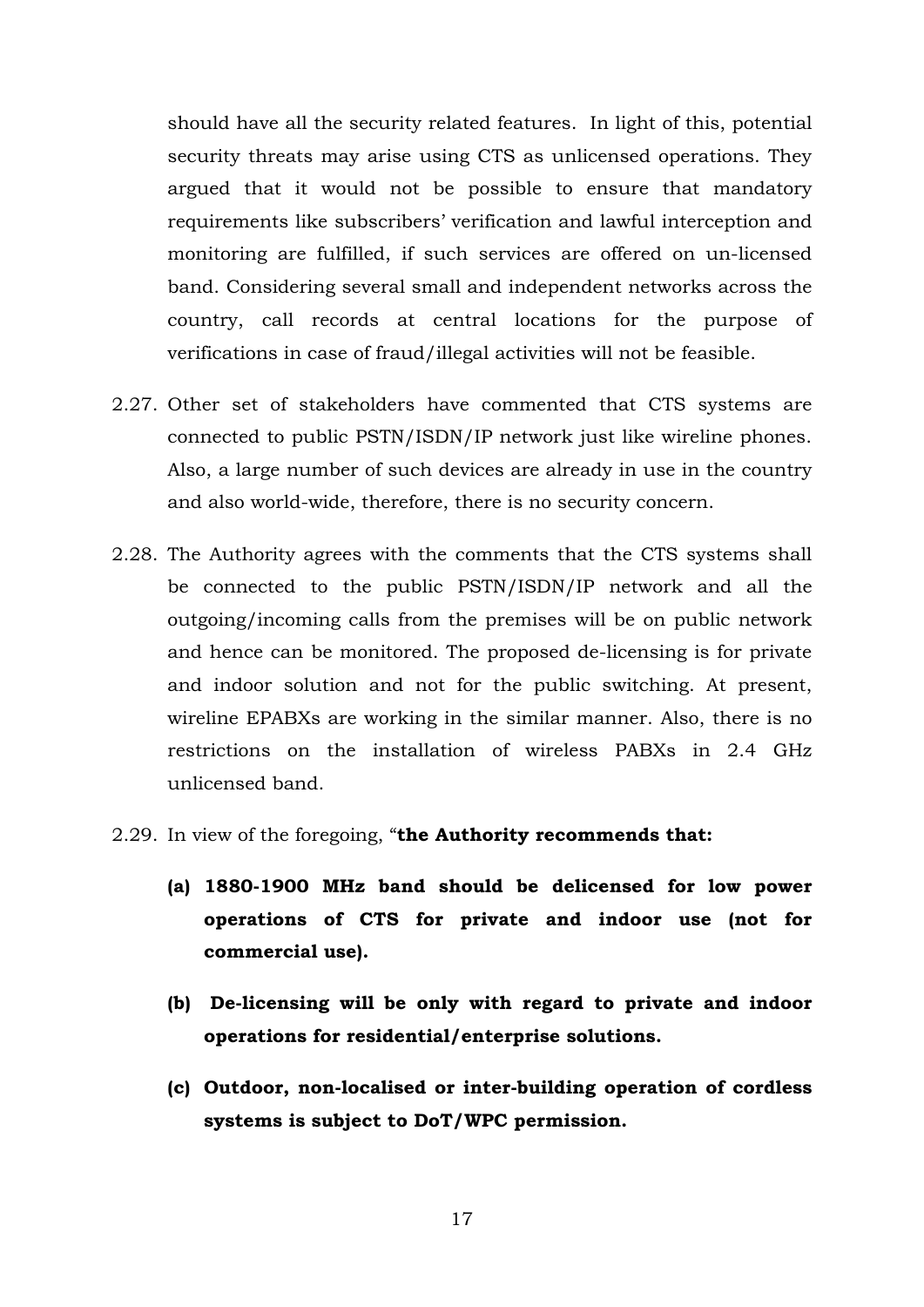**(d) DoT/WPC may grant permission for inter-building operation of cordless systems if they are located within the same premise.** 

#### **D. Etiquettes for the de-licensed CTS Band**

- 2.30. In response to the consultation paper, some of the stakeholders submitted that technology neutrality is an established licensing policy and allotment of spectrum for a particular technology would be against this principal.
- 2.31. The Authority is of the opinion that instead of allocating spectrum for a specific technology, it is better to adopt technology-neutrality approach and accordingly, it is preferable to specify certain general etiquettes, which shall be required to be followed by each CTS device which operates in the un-licensed band. Specifying etiquettes for the unlicensed spectrum bands is necessary so that un-coordinated CTS installations may work with better service quality without affecting the operations of each other and thus ensuring the optimal utilisation of valuable spectrum resources without compromising the quality of service. The etiquettes should take care of the various concerns expressed by the stakeholders particularly security related, interference related and also revenue related.
- 2.32. The Authority has noticed that many countries have allowed DECT and PHS technology as the digital CTS technologies as these are the prominent CTS technologies. In USA, Part 15 (Subpart D) of the Electronic Code of Federal Regulations (e-CFR) sets out the rules for Unlicensed PCN devices in the band 1920-1930.
- 2.33. In European countries, Antenna gain of 12dBi is permitted. Also, in some countries such as Australia, peak EIRP of 36 dBm for DECT is permitted, which is 12 dB higher than the maximum transmitted power of 250mW (i.e. 24 dBm) which is permissible in India in 1880- 1900 MHz band. In some countries such as Singapore and Malaysia,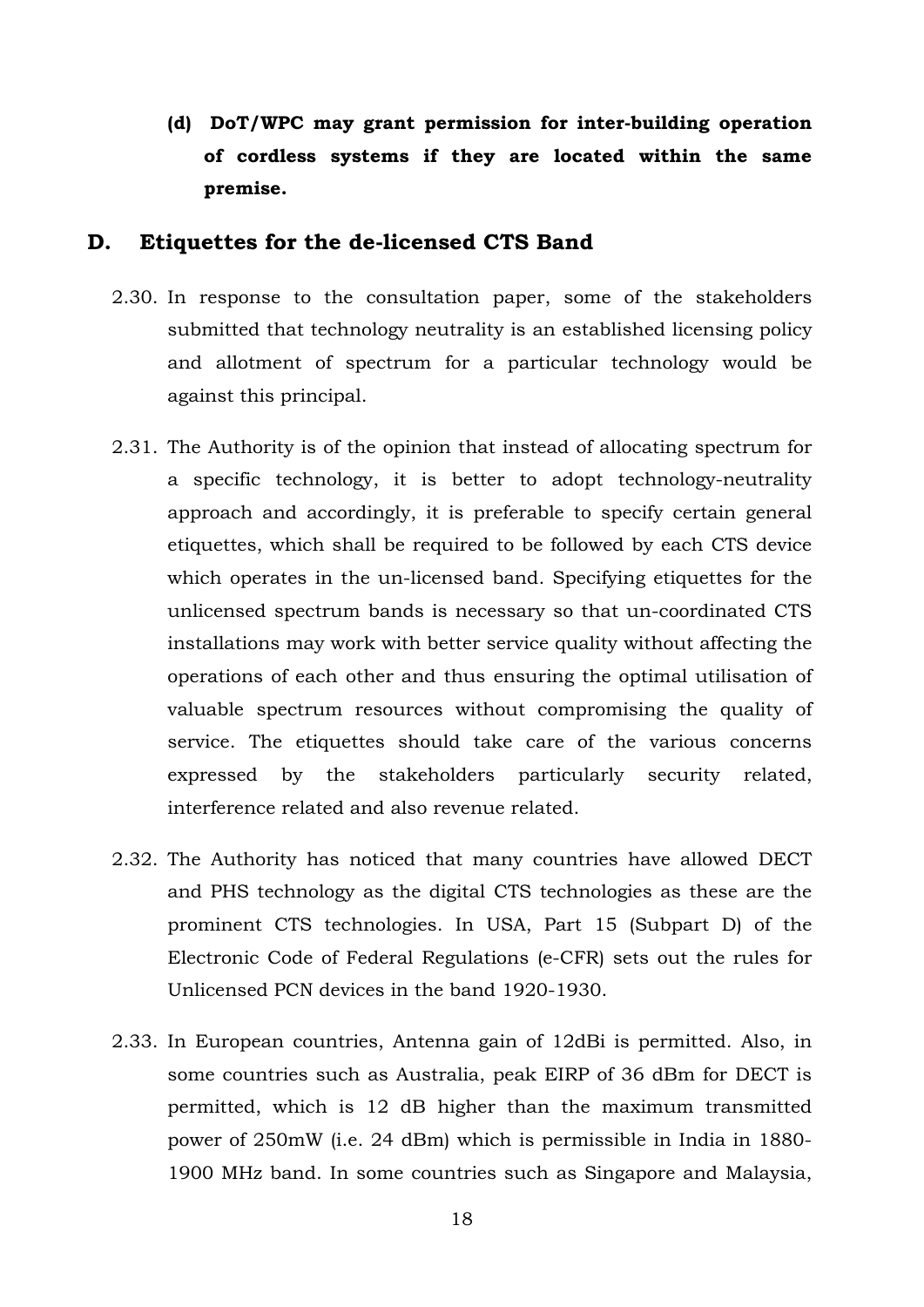maximum Radiated power for DECT systems is 24 dBm EIRP, i.e. no additional margin for antenna gain is permitted. In USA, although antenna gain upto 3 dBi is permitted, the maximum transmitted power is approx. 22 dBm, considering 2.5 MHz of emission bandwidth.

- 2.34. The Authority is of the view that enhanced radiated power on account of directional gain is more useful when it is to be used for outdoor applications such as Fixed Wireless Access as a substitute for copper pairs in the "last mile". However, when the use of CTS is intended for indoor use, maximum radiated power may be kept as 24 dBm EIRP i.e. not more than the maximum transmitted power of 250 mW as specified in the NFAP-2011 for low power CTS applications in the 1880-1900 MHz band.
- 2.35. **The Authority, after examining the etiquettes set by different countries, recommends the following etiquettes for the CTS devices operating in the un-licensed spectrum band of 1880-1900 MHz band**:
	- **Maximum Radiated power =250 mW EIRP.**
	- **TDD based technology. (As defined in NFAP-2011)**
	- **Dynamic channel selection for co-existence on a common frequency band.**
	- **Maximum Carrier bandwidth: 2 MHz.**
	- **Base units to be installed inside the buildings.**
	- **CTS devices are required to operate on a "no-interference no-protection" basis, i.e. they may not cause radio interference and cannot claim protection from interference.**
	- **Equipment has to comply with EMF radiation requirements as specified by the Government.**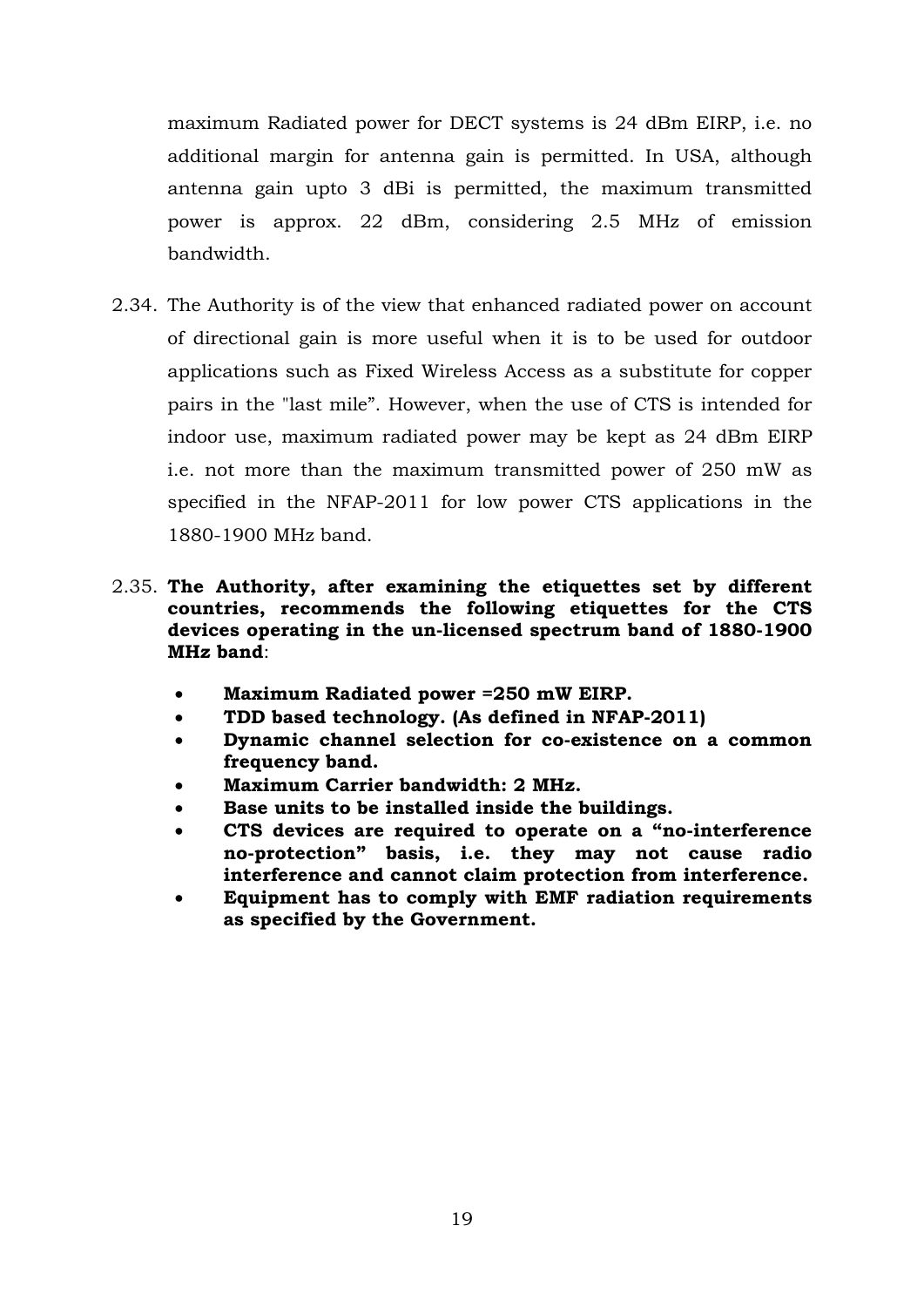## **CHAPTER-III**

## **INTERNATIONAL PRACTICES**

### **A. Australia**

- 3.1 The 'Radiocommunications (Cordless Communications Devices) Class Licence 2001' authorises any person to operate a land station or hand set that operates in any of the following frequency range:
	- (i) 1.7175 MHz to 1.7925 MHz; 30.0625 MHz to 30.3125 MHz; 39.7625 to 40.250 MHz; 857 MHz to 861 MHz; 861 MHz to 865 MHz; OR
	- (ii) A radiocommunications device that uses Personal Handy Phone System (PHS) technology on a frequency greater than 1895 MHz and not greater than 1899.8 MHz; OR
	- (iii) A radiocommunications device that uses Digitally Enhanced Cordless Telecommunications (DECT) technology on a frequency greater than 1880 MHz and not greater than 1900 MHz.
- 3.2 Under a class licence, all users operate in the same spectrum segment on a shared basis and are subject to the same conditions. A class licence governs the frequencies that may be used, commonly prescribes equipment standards, and may specify other technical and operational parameters. Class licences do not have to be applied for, and no licence fees are payable.
- 3.3 Radiocommunications devices authorised under class licences are typically low power transmitters providing short range communications that do not require individual frequency coordination for interference management purposes. Class licences authorise the operation of specific types of radiocommunications devices provided that the devices are operated in accordance with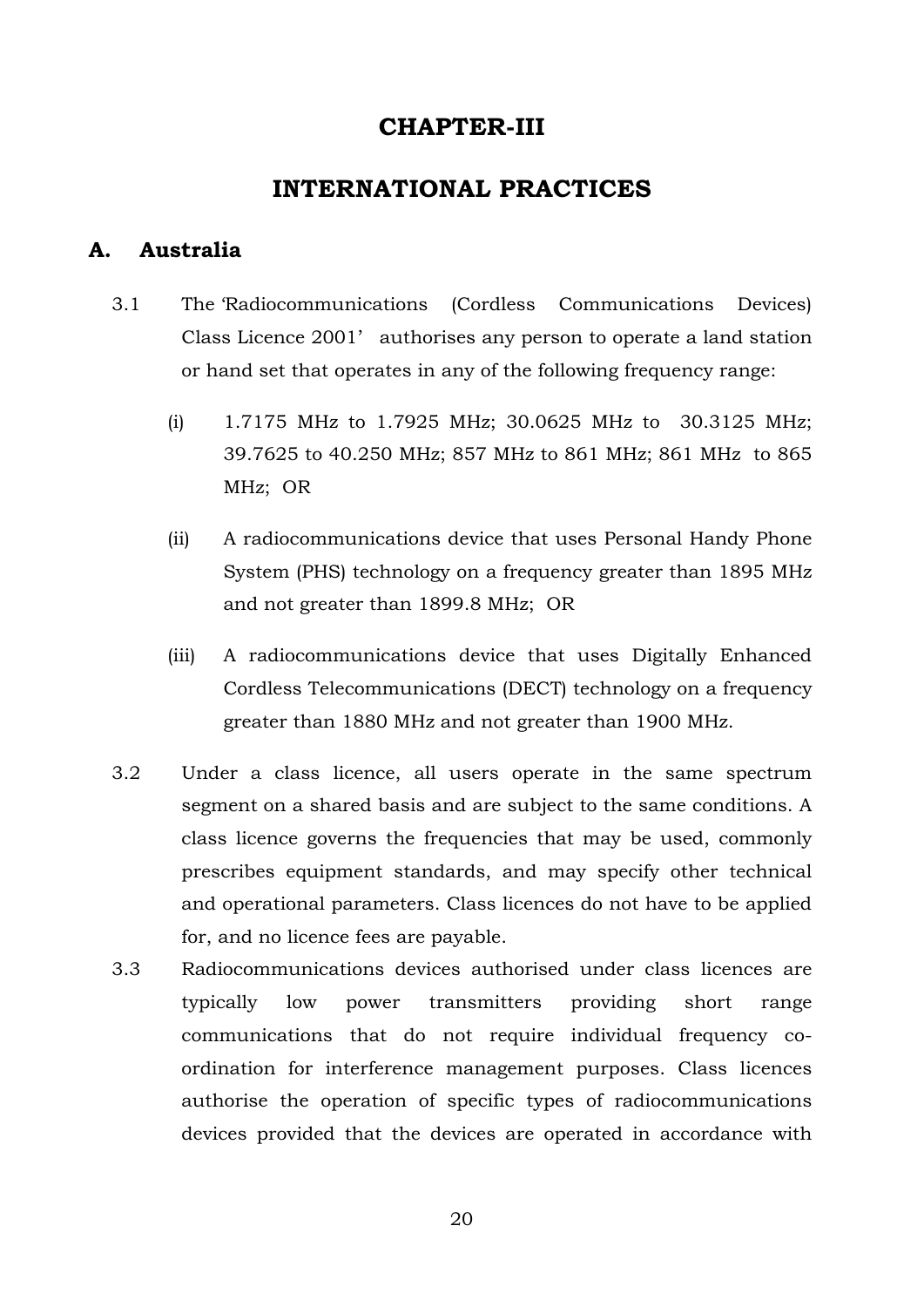the conditions of the class licence. General conditions are that the cordless communication device:

- (a) must be used only for private purposes;
- (b) must not be used for the provision of commercial cordless telecommunications services to the public; and
- (c) must not be used for the provision of a connection under a wireless local loop arrangement.
- 3.4 ACMA referred to the ARIB RCR STD-28 standard published by the Association of Radio Industries and Businesses for the Digital Cordless PHS devices with the modifications that the device must operate with a radiated power of no more than 21.5 dBm EIRP. For DECT devices, it has referred to standards set out in ETSI EN 301 406 with the modifications that the device must operate with a radiated power of no more than 36 dBm EIRP.

## **B. USA**

3.5 Earlier, in USA, 1910-1930 MHz spectrum band in the PCS band was allocated for unlicensed PCS (U-PCS) devices. To minimize the potential of U-PCS devices interfering with other users of the 1910– 1930 band, unlicensed operations were subdivided into two classifications: isochronous (principally voice) operations in the 1920–1930 MHz portion, and asynchronous (principally data) operations in the 1910–1920 MHz portion of the band. But, in 2004, 1910-1920 band was allocated for licensed operations in association with 1990-2000 MHz band. Therefore, FCC did away with the "isochronous" designation in the specific operating requirements in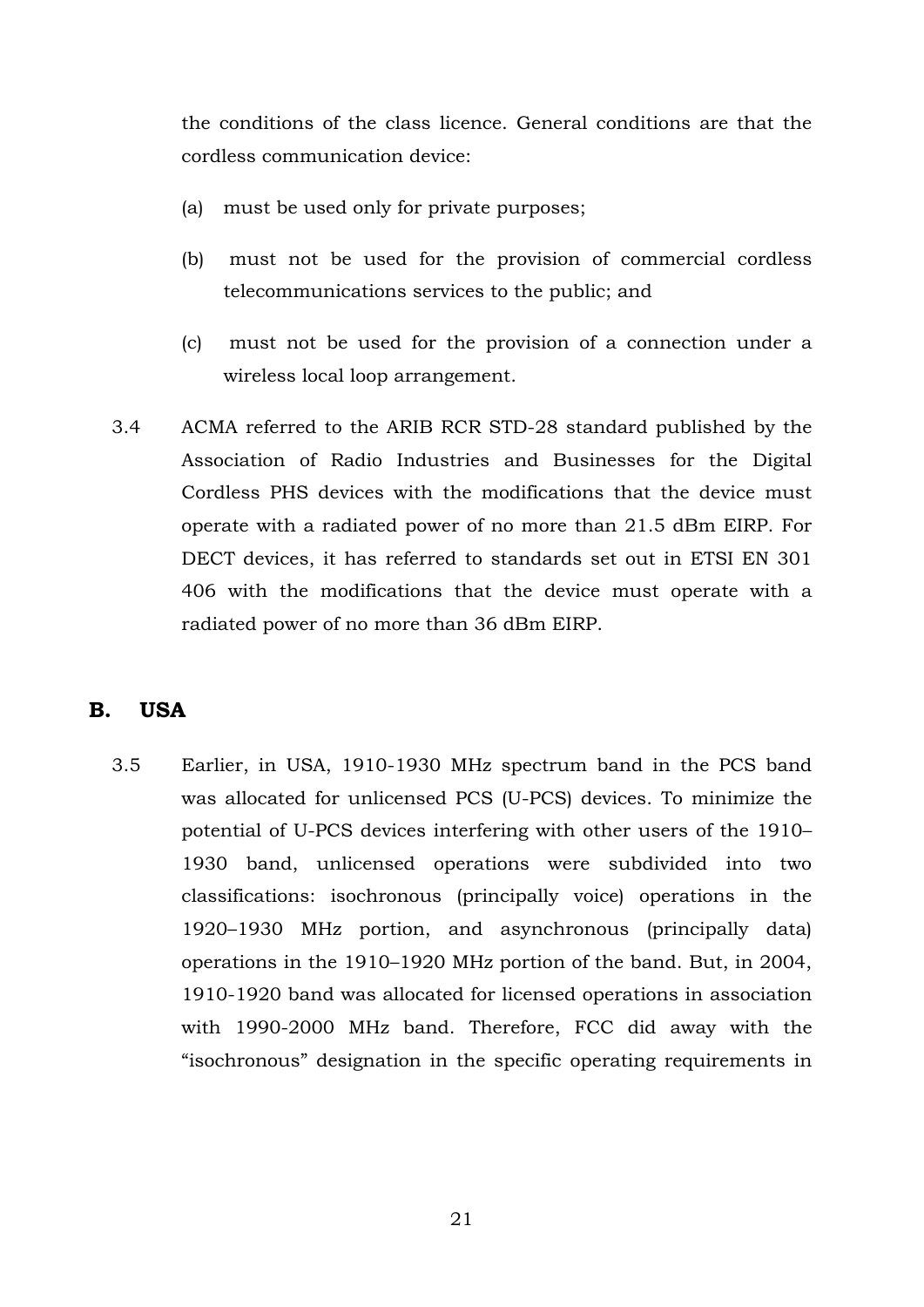the 1920-1930 MHz band, meaning that thereafter it would be used for isochronous operations and asynchronous operations.<sup>4</sup>

- 3.6 The 1920-1930 MHz band is allocated to Fixed and Mobile services on a primary basis and is designated for use by UPCS devices on an unlicensed basis. Currently, the major use of the 1920-1930 MHz band is for unlicensed cordless telephones that operate under Part 15 of the Commission's rules.
- 3.7 Part 15 of the Electronic Code of Federal Regulations (e-CFR) sets out the regulations under which an intentional, unintentional, or incidental radiator may be operated without an individual license.
- 3.8 To facilitate the sharing of spectrum in the UPCS band, the current rules require use of "spectrum etiquette" to be followed by each UPCS device to avoid interference. To protect UPCS devices already using particular time and spectrum windows from transmissions from another device, each UPCS device must monitor the combined time and spectrum windows that it intends to use before beginning transmissions and defer use or find other spectrum windows if the monitored signal level is above the threshold (a "listen-beforetransmit" protocol).
- 3.9 Technical requirements set out by FCC for UPCS transmitters includes that Peak transmit power P is related to bandwidth BW in Hz by  $P = 100\mu W$  (Emission BW)  $1/2$ . Also Power spectral density is limited to 3 mW in any 3 kHz band. It also specifies that peak transmit power must be reduced by the amount in decibels that the maximum directional gain of antenna gain exceeds 3 dBi. There are certain additional technical requirements for the devices to operate in 1920-1930 MHz band. The emission bandwidth shall be less than 2.5 MHz but in no case it should be less than 50 KHz. The frame period (a set of consecutive time slots in which the position of each time slot can be identified by reference to a synchronizing source) of an intentional radiator operating in this band shall be 20

-4

http://www.etsi.org/deliver/etsi\_tr/101300\_101399/101310/01.02.01\_60/tr\_101310v010 201p.pdf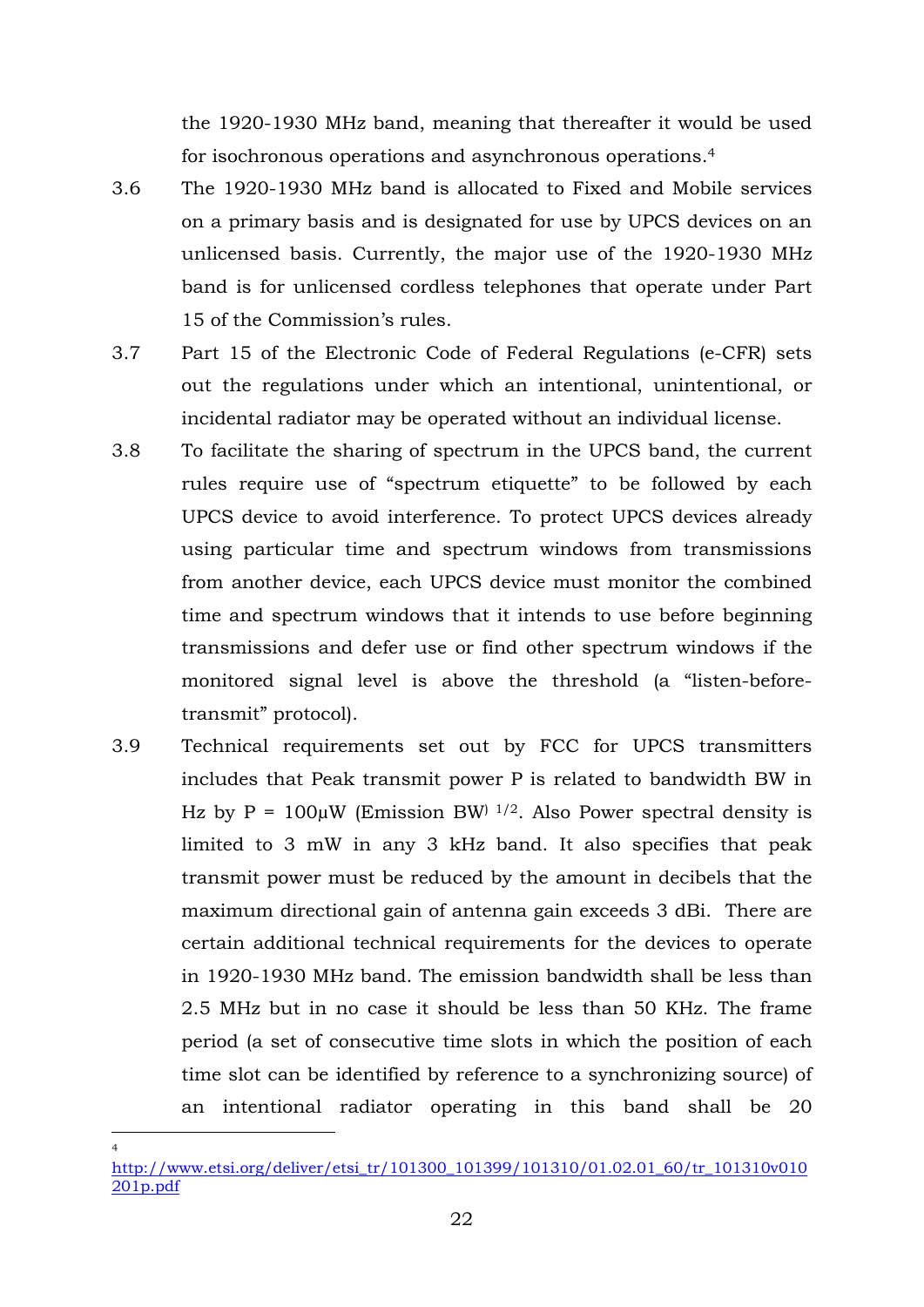milliseconds or 10 milliseconds/ $X$  where  $X$  is a positive whole number.

## **C. Singapore**

3.10 Infocomm Development Authority of Singapore (IDA) defined the minimum technical requirements for operating cordless telephones and cordless telecommunication systems (generally termed "cordless systems")<sup>5</sup>, which are intended for in-building or localised on-site operations. These Specifications applies to common applications of the cordless systems such as cordless telephony and cordless PABX (digital cordless systems e.g. DECT and PHS). IDA has specified DECT and PHS as the digital cordless systems which can operate in Singapore. IDA has specified transmitted power for portable and fixed part of digital cordless systems as 250 mW EIRP for DECT (ETSI) and 20 mW for PHS (Japan) system. It has specified typical indoor range of 30 meter and 50 meter or DECT and PHS respectively.

## **DECT**

3.11 The DECT cordless system shall comply with the characteristics given in Table below and the DECT common interface requirements given in ETSI EN 300 175-1 to 300 175-8, operating in its authorised frequency band.

## **PHS**

3.12 The PHS cordless system shall comply with the characteristics given in Table below and the PHS common air interface standards given in RCR STD-28 V4.1, operating in its authorised frequency band.

<sup>-</sup>5

http://www.ida.gov.sg/doc/Policies%20and%20Regulation/Policies\_and\_Regulation\_Level2 /IDA\_TS\_CT-CTS\_i1r1.pdf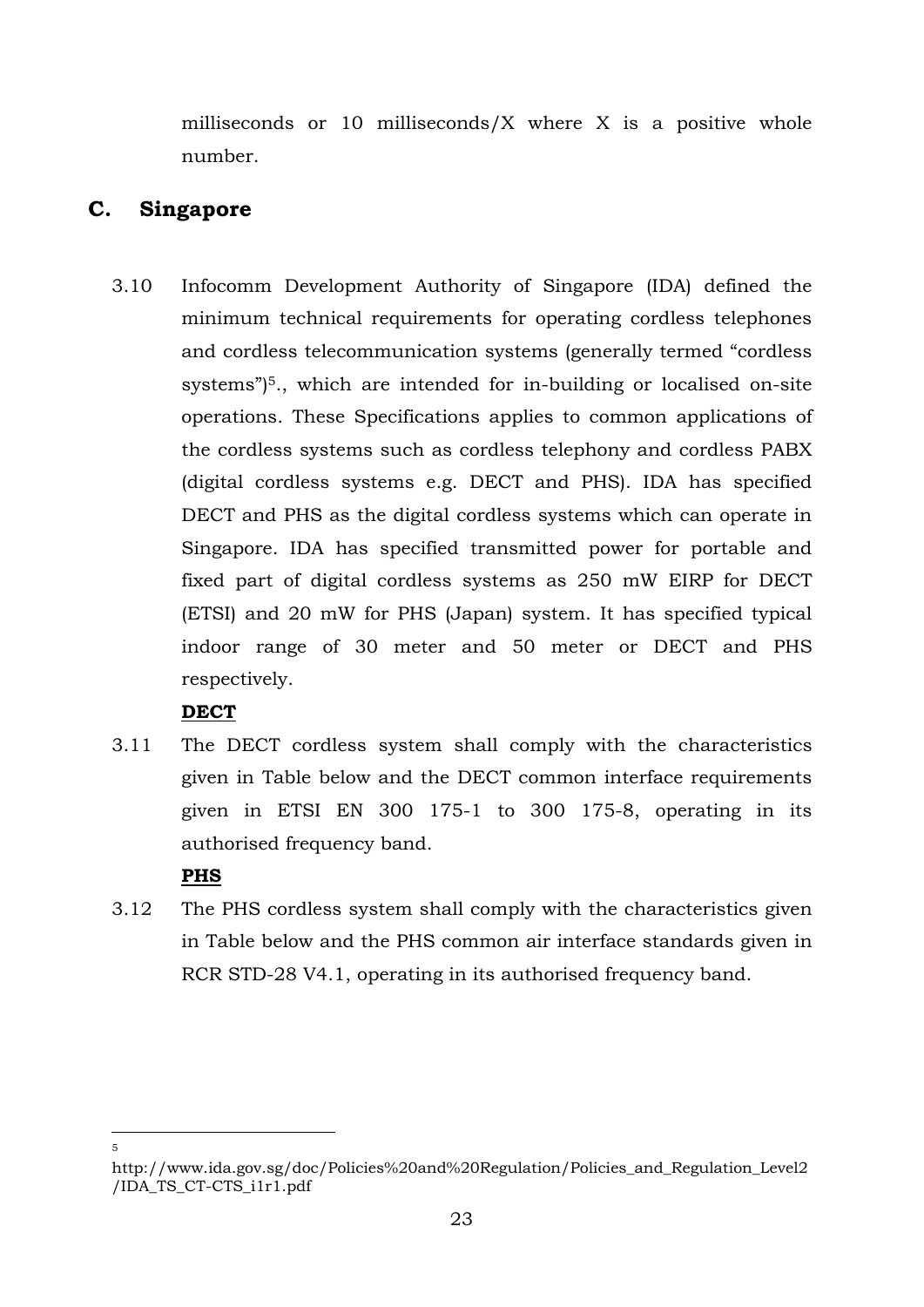| <b>Digital Cordless System</b>                                                                                                                                                                                                                                                   | DECT (ETSI)                                           | PHS (Japan)                                                             |
|----------------------------------------------------------------------------------------------------------------------------------------------------------------------------------------------------------------------------------------------------------------------------------|-------------------------------------------------------|-------------------------------------------------------------------------|
| Class of emission                                                                                                                                                                                                                                                                | F1W and F7W                                           | G1W and G7W                                                             |
| Multiple access scheme                                                                                                                                                                                                                                                           | Multi-carrier TDMA                                    | Multi-carrier TDMA                                                      |
| Duplex type                                                                                                                                                                                                                                                                      | TDD                                                   | TDD                                                                     |
| Authorised frequency band<br>(MHz)                                                                                                                                                                                                                                               | 1881.792 - 1897.344<br>(10 RF Carriers)               | 1895.00 - 1898.75<br>(Channel 1 to 12)                                  |
| Radio frequency channel<br>spacing (kHz)                                                                                                                                                                                                                                         | 1728                                                  | 300                                                                     |
| Gross bit rate per carrier<br>(kbit/s)                                                                                                                                                                                                                                           | 1152                                                  | $192 - 3200$                                                            |
| Number of speech channels                                                                                                                                                                                                                                                        | 12 (per carrier)                                      | 4 (per carrier)                                                         |
| Transmission power, mW<br><b>EIRP</b><br>- portable set<br>- fixed part                                                                                                                                                                                                          | Peak power over time-slot<br>$\leq 250$<br>$\leq 250$ | $\leq$ 20 (personal station)<br>$\leq$ 20 (cell and relay<br>station, ) |
| Typical service range (m)<br>$-$ indoor<br>- outdoor                                                                                                                                                                                                                             | 30<br>200                                             | 50<br>200                                                               |
| Voice signals<br>- type of modulation<br>- processing                                                                                                                                                                                                                            | <b>GFSK</b><br><b>ADPCM or CVSDM</b>                  | $\pi$ /4 QPSK<br><b>ADPCM</b>                                           |
| Identification code                                                                                                                                                                                                                                                              | $> 107$ combinations                                  | $> 10^8$ combinations                                                   |
| Note 1: Outdoor, non-localised or inter-building operation of cordless systems is subject<br>to IDA's licensing. IDA may grant exemption of licensing to inter-building operation of<br>eaudiasa sustana if thau ana lagatad within the same musules i a the buildings and anges |                                                       |                                                                         |

#### **Table 3.1 : Characteristics of Digital Cordless Systems**

cordless systems if they are located within the same premise i.e. the buildings and areas in between the buildings belong to the same owner. Note 2: Transmission power for public cell stations is  $\leq$  4 W EIRP, subject to IDA's approval.

#### **D. Malaysia**

3.13 Malaysia has specified only DECT technology in the technical specification for cordless telephone systems and specified 250 mW EIRP as Maximum transmitted power (peak power over time-slot).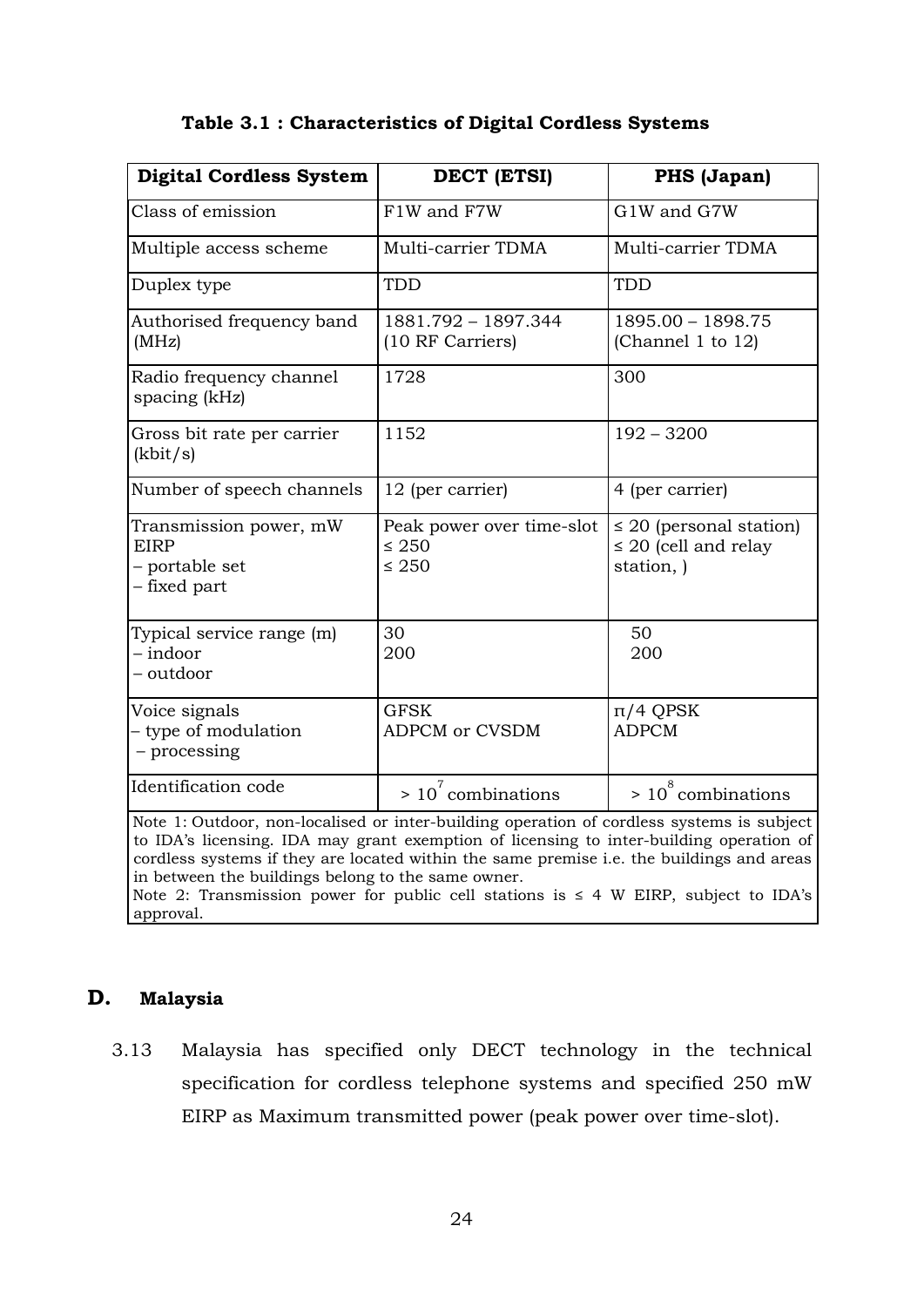### **E. Hongkong**

3.14 In the technical requirements of the DECT equipment for private use, Telecommunications Authority of Hongkong (OFTA) has mentioned that the DECT equipment should comply with the relevant parts of the ETSI specifications EN 300 175 (Common Interfaces) and EN 300 176 (Test Specifications) and it shall be evaluated in accordance with the ETSI standard EN 301 406.

### **F. Europe**:

- 3.15 The 20 MHz spectrum designated for DECT in Europe require that the DECT standard (EN 300 175, parts 1 to 8) are followed. Such a spectrum is called protected DECT spectrum. It provides for maintained high spectrum efficiency and maintained high quality radio links (e.g. speech and video) in an environment of a multitude of uncoordinated system installations.
- 3.16 In Europe the power limit laid down for use of the DECT spectrum (250 mW peak) is expressed in ERP, rather than the more commonly-used EIRP, permitting the use of high-gain directional antennas to produce much higher EIRP and hence long ranges. It recommends general use of up to 12 dBi gain antennas and up to 22 dBi upon (case by case) approval by national authorities.<sup>6</sup>

### **G. Japan**:

-

3.17 The Japanese PHS (Personal Handyphone System) standard for cordless telecommunications was completed at the end of 1993 by the Research and Development Center for Radio Systems (RCR). The PHS addresses application environments similar to those of CT2, DECT, and PACS (e.g., residential, business, and public cordless access), using a single low power handyphone. The spectrum

<sup>6</sup> ETSI 71 ETSI TR 101 310 V1.2.1 (2004-04): Digital Enhanced Cordless Telecommunications (DECT); Traffic capacity and spectrum requirements for multi-system and multi-service DECT applications coexisting in a common frequency band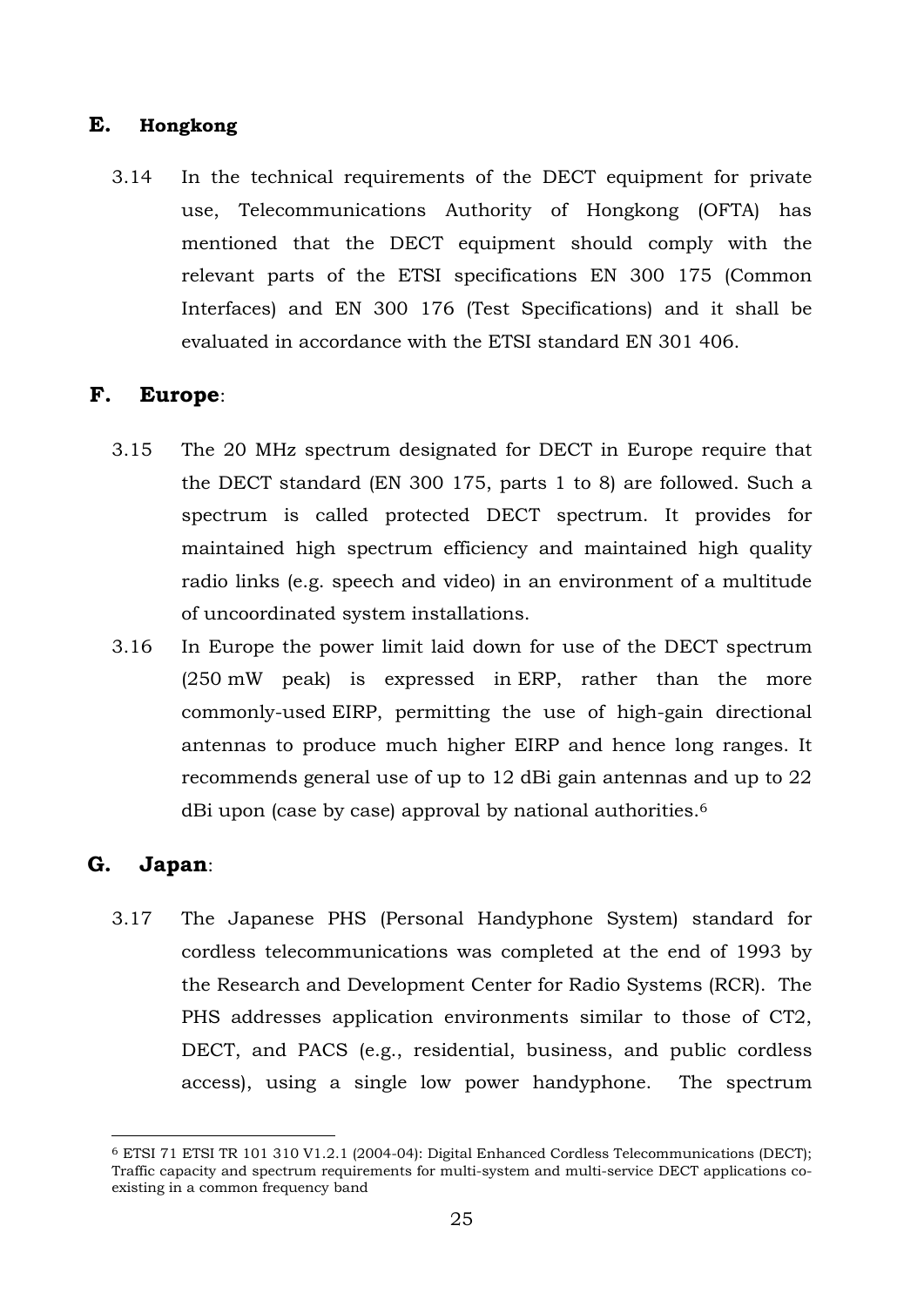allocation of PHS is in the 1895-1918.1 MHz band, which is partitioned into 77 carrier frequencies with a separation of 300 kHz. Like other cordless telecommunication systems such as CT2 and DECT, PHS deploys dynamic channel assignment, whereby channel selection is autonomous based on measured signal strength.

3.18 In order to cope with future advanced demands (such as light data services and wide-band audio) yet realizing efficient use of spectrum allocated in the 1.9 GHz band, the Ministry of Internal Affair and Communications (MIC) in Japan has amended the regulations for Digital Cordless Telephone on 26 October, 2010 – to allow the technical conditions of the scheme compliant with DECT, which uses the 1.9 GHz band.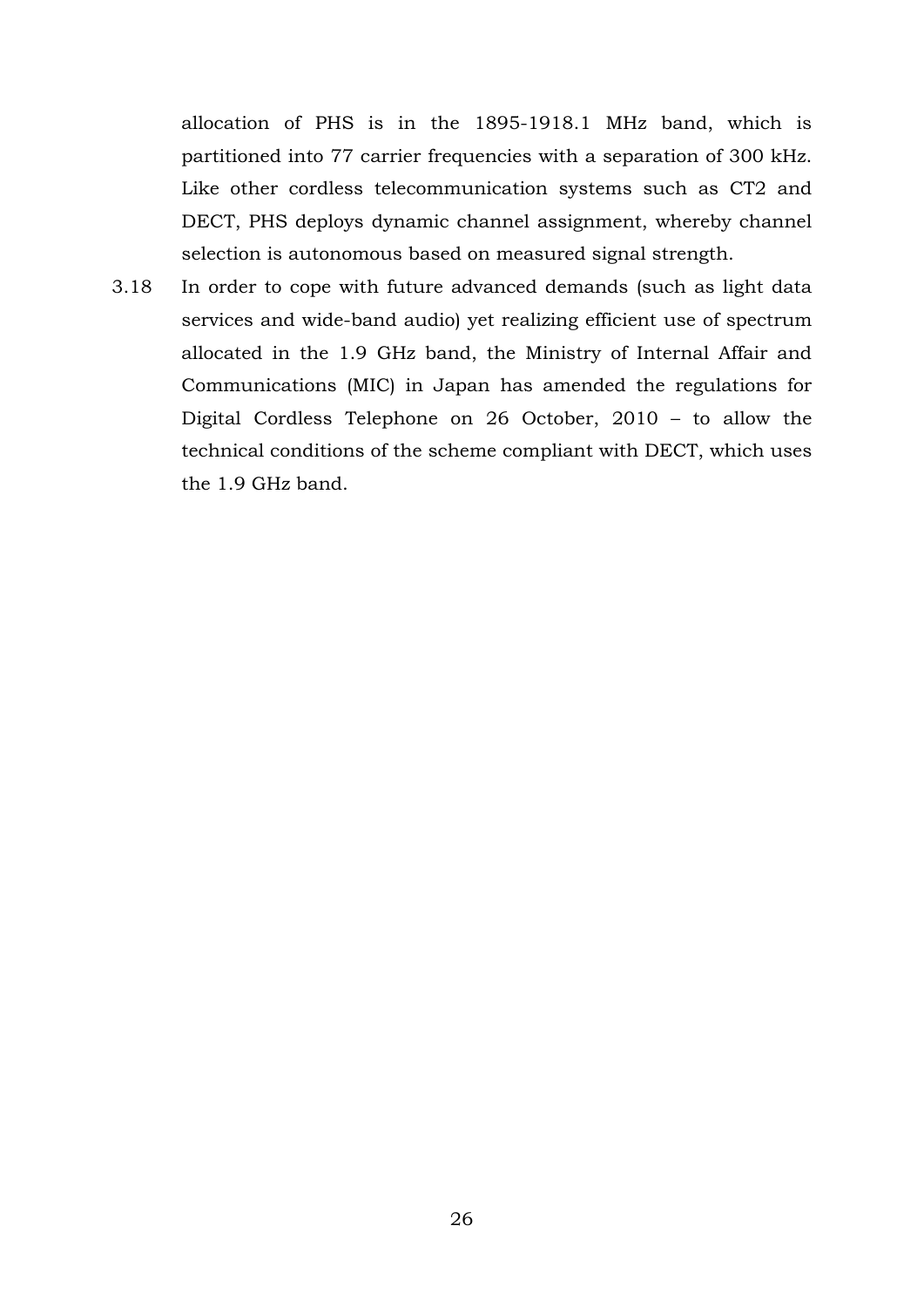### **CHAPTER‐IV**

### **SUMMARY OF RECOMMENDATIONS**

- **4.1. The Authority recommends that:** 
	- **a) 1880-1900 MHz band should be delicensed for low power operations of CTS for private and indoor use (not for commercial use).**
	- **b) De-licensing will be only with regard to private and indoor operations for residential/enterprise solutions.**
	- **c) Outdoor, non-localised or inter-building operation of cordless systems is subject to DoT/WPC permission.**
	- **d) DoT/WPC may grant permission for inter-building operation of cordless systems if they are located within the same premise. (Para 2.29)**
- **4.2. The Authority, after examining the etiquettes set by different countries, recommends the following etiquettes for the CTS devices operating in the un-licensed spectrum band of 1880-1900 MHz band**:
	- **Maximum Radiated power =250 mW EIRP.**
	- **TDD based technology. (As defined in NFAP-2011)**
	- **Dynamic channel selection for co-existence on a common frequency band.**
	- **Maximum Carrier bandwidth: 2 MHz.**
	- **Base units to be installed inside the buildings.**
	- **CTS devices are required to operate on a "no-interference noprotection" basis, i.e. they may not cause radio interference and cannot claim protection from interference.**
	- **Equipment has to comply with EMF radiation requirements as specified by the Government. (Para 2.35)**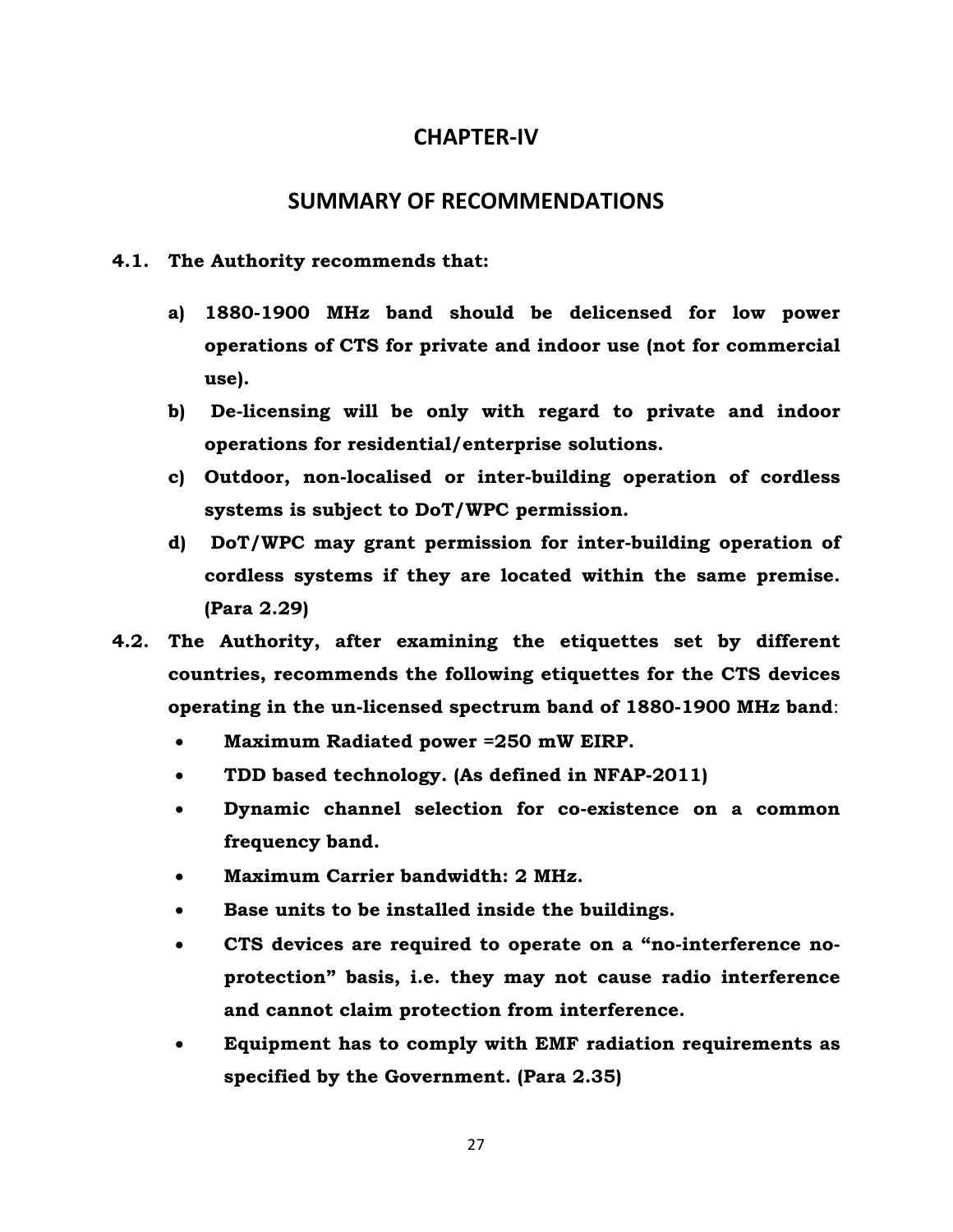## **List of Abbreviations Used**

| 2G               | Second Generation                                     |
|------------------|-------------------------------------------------------|
| 3G               | Third Generation                                      |
| <b>ACMA</b>      | Australian Communications and Media Authority         |
| AGR              | Adjusted Gross Revenue                                |
| ARIB             | Association of Radio Industries and Businesses, Japan |
| <b>CDMA</b>      | Code Division Multiple Access                         |
| <b>CEPT</b>      | Center for Environmental Planning and Technology      |
| <b>CMSPs</b>     | Cellular Telecom Service Providers                    |
| <b>CMTS</b>      | Cellular Mobile Telecom Service                       |
| C <sub>T</sub> O | Analog Cordless Technology                            |
| CT <sub>1</sub>  | First-generation cordless telephones                  |
| CT <sub>2</sub>  | Second-generation cordless telephones                 |
| <b>CTS</b>       | Cordless telecommunications system                    |
| <b>CUG</b>       | Closed User Group                                     |
| <b>DCT</b>       | Digital Cordless Telephony                            |
| <b>DECT</b>      | Digital Enhanced Cordless Telecommunications          |
| DL               | Down-link                                             |
| $e$ -CFR         | Electronic Code of Federal Regulations                |
| EIRP             | Effective Isotropic Radiated Power                    |
| <b>EPABX</b>     | Electronic Private Automatic Branch Exchange          |
| <b>ETSI</b>      | European Telecommunications Standards Institute       |
| <b>FCC</b>       | <b>Federal Communications Commission</b>              |
| <b>FDD</b>       | <b>Frequency Division Duplex</b>                      |
| <b>FDMA</b>      | <b>Frequency Division Multiple Access</b>             |
| <b>FMC</b>       | <b>Fixed Mobile Convergence</b>                       |
| <b>GSM</b>       | Global System for Mobile Communications               |
| <b>IDA</b>       | Infocomm Development Authority of Singapore           |
| <b>IMT</b>       | International Mobile Telecommunications               |
| IP               | <b>Internet Protocol</b>                              |
| <b>ISDN</b>      | <b>Integrated Services Digital Network</b>            |
| <b>ISM</b>       | Industrial, Scientific and Medical                    |
| ITU              | International Telecommunication Union                 |